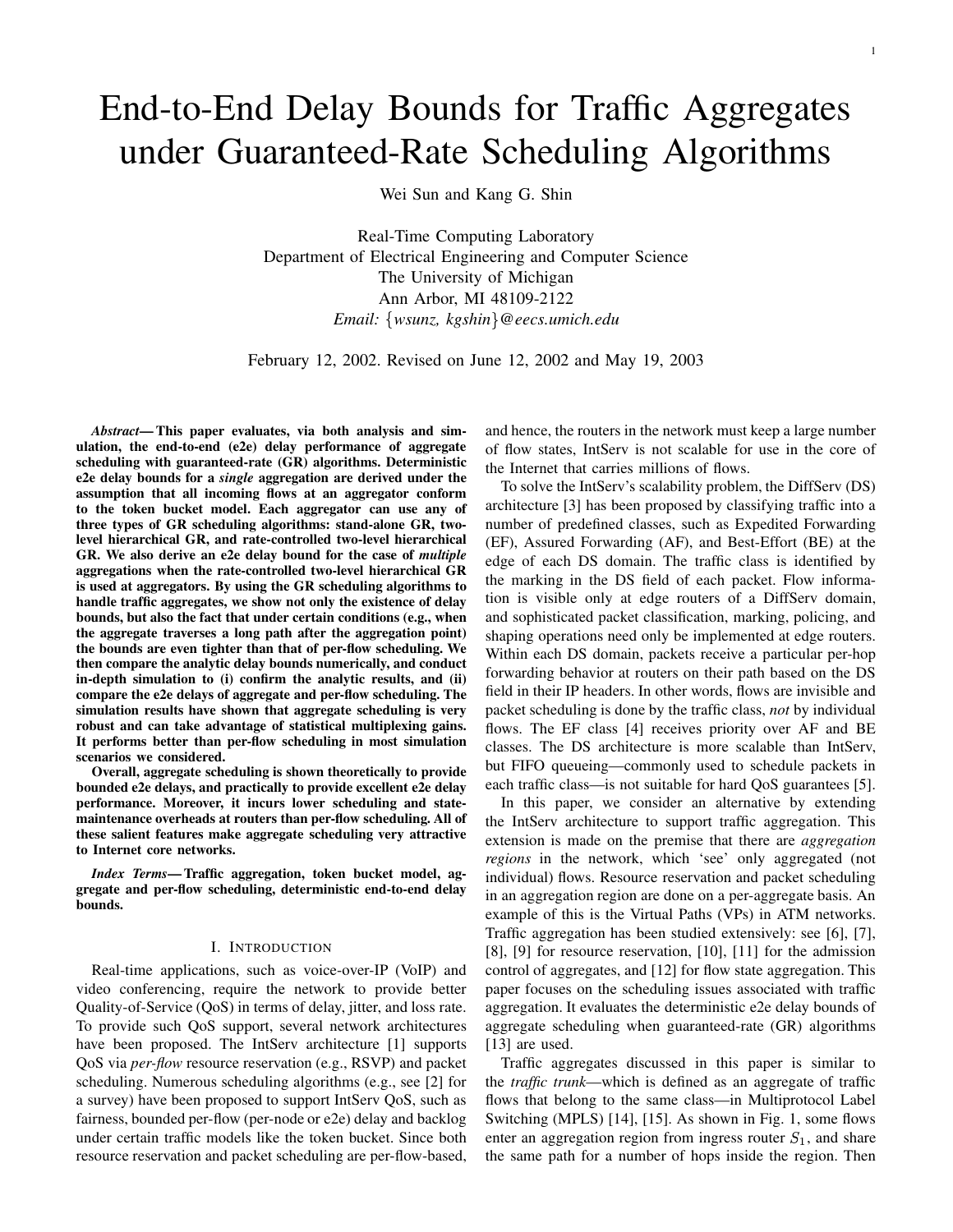

Fig. 1. Aggregate Scheduling

inside the region they are treated as a *single* aggregate at the routers on the path.  $S_1$  aggregates the flows together by using GR scheduling algorithms. When the aggregate leaves  $S_n$ , it is split back into individual flows. Similarly, another aggregate can be set up between  $S_1$  and  $S_k$ . In general, a traffic aggregate can be created and terminated at any point in the network, and it can be created recursively. For example, at  $S_i$  two aggregates are bundled again into another (higher level) aggregate, which is terminated later at  $S_l$ . The router  $(e.g., S<sub>1</sub>)$  that aggregates flows (using GR algorithms) is called an *aggregator*; the router (e.g.,  $S_k$ ) that splits the aggregate is called a *deaggregator*. The flows before aggregation are called *flows*, and the traffic aggregates after aggregation are called *aggregate flows* or simply *aggregates*. We specify the aggregator and deaggregator as part of the aggregation region, although they can differentiate among the constituent flows of each aggregate.

The main contributions of the paper are twofold. First, by using the GR algorithms to schedule traffic aggregates, we show not only the existence of e2e delay bounds, but also the fact that the bounds could be tighter than those of per-flow scheduling. Second, using in-depth simulation we not only confirm the analytical results, but also show the advantages of aggregate scheduling.

Note that the delay bound problem of aggregate scheduling was also studied by Cobb [16], [17]. By using rate-based scheduling algorithms and *fair aggregators*, he showed that the e2e delay under aggregate is bounded, and the e2e delay bound can be even smaller than the per-flow e2e delay bound.

This paper extends the results in [16], [17] in the following *general* ways: First, the fair aggregators in [16], [17] (both the *basic fair aggregator* and *greedy fair aggregator*) use nonwork-conserving scheduling algorithms. In contrast, our definition of fair aggregator does not have this requirement, and thus, is more general. Any work-conserving GR scheduling algorithms can be used at aggregators. Using the token-bucket traffic model, we derived the delay bounds under two types of work-conserving fair aggregators—stand-alone and hierarchical fair aggregators. Second, both the *basic fair aggregator* and *greedy fair aggregator* implicitly assume that there is only one outgoing traffic aggregate at an output interface, and thus, the derivation does not consider the interference from the packets

itself and other flows sharing the same aggregate. outside the aggregate. In contrast, our delay bound results are more general: all of the three delay bounds are derived under the assumption that there could be multiple traffic aggregates through an output link. Third, we explicitly provide the delay bounds using the token-bucket traffic model, and establish the relationship between a flow's delay bound and burst sizes of

# *Organization of the Paper*

The rest of the paper is organized as follows. Section II explains the definitions of GR scheduling [18] and  $\mathcal{LR}$ server [19], discusses their relationship, and reviews the delay bound results for per-flow scheduling in [18]. Section III introduces the concept of fair aggregator, and derives the delay bound for aggregate scheduling under the token bucket traffic model. Two delay bounds are derived: the first for standalone aggregator and the second for hierarchical aggregator, both of which use work-conserving GR scheduling algorithms. Hierarchical aggregator is shown to improve the delay bound. Section IV improves the delay bound further by having the aggregators use non-work-conserving scheduling algorithms. Section V presents numerical results, comparing the above deterministic delay bounds with that of per-flow scheduling. Simulation is also used to compare the delay performance of both aggregate and per-flow scheduling, and the results confirm the benefits of aggregate scheduling derived from the analysis. Section VI discusses some related work on aggregate scheduling, putting our results in a comparative perspective. Finally, Section VII summarizes our contributions and discusses future directions.

# II. GUARANTEED-RATE SCHEDULING ALGORITHMS

Before deriving the delay bound under aggregate scheduling, in this section we introduce the definitions of *Guaranteed-Rate (GR) scheduling algorithm* and *Latency-Rate (* $\mathcal{LR}$ *) server*, discuss their relationship, and review the e2e delay bound results for per-flow scheduling.

# *A. Guaranteed-Rate (GR) Scheduling Algorithms*

The authors of [18] defined a class of GR scheduling algorithms. The delay guarantees provided by these algorithms are based on the *Guaranteed Rate Clock* (GRC) value associated with each packet, which is defined as follows [18].

*Definition 1 (GR Clock Value):* Consider a flow  $f$  associated with a guaranteed rate  $r_f$ . Let  $p_f^j$  and  $\ell_f^j$  denote the  $j<sup>th</sup>$  packet of flow f and its length, respectively. Also, let  $GRC^{i}(p_{\ell}^{j})$  and  $A^{i}(p_{\ell}^{j})$  denote the GRC value and arrival time of packet  $p_f^j$  at router  $S_i$ , respectively. Then, the GRC values for packets of flow  $f$  are given by:

$$
GRC^{i}(p_f^j) = \begin{cases} 0, & j = 0\\ \max\{A^{i}(p_f^j), GRC^{i}(p_f^{j-1})\} + \frac{\ell_f^j}{r_f}, & j \ge 1. \end{cases}
$$
 (1)

*Definition 2 (GR Scheduling Algorithm):* A scheduling algorithm at router  $S_i$  is said to belong to the GR class for flow f if it guarantees that packet  $p_f^j$  is transmitted by time  $GRC^{i}(p_{f}^{j}) + \beta^{i}$ , where  $\beta^{i}$  is a *scheduling constant* [16] that depends on the scheduling algorithm and the router.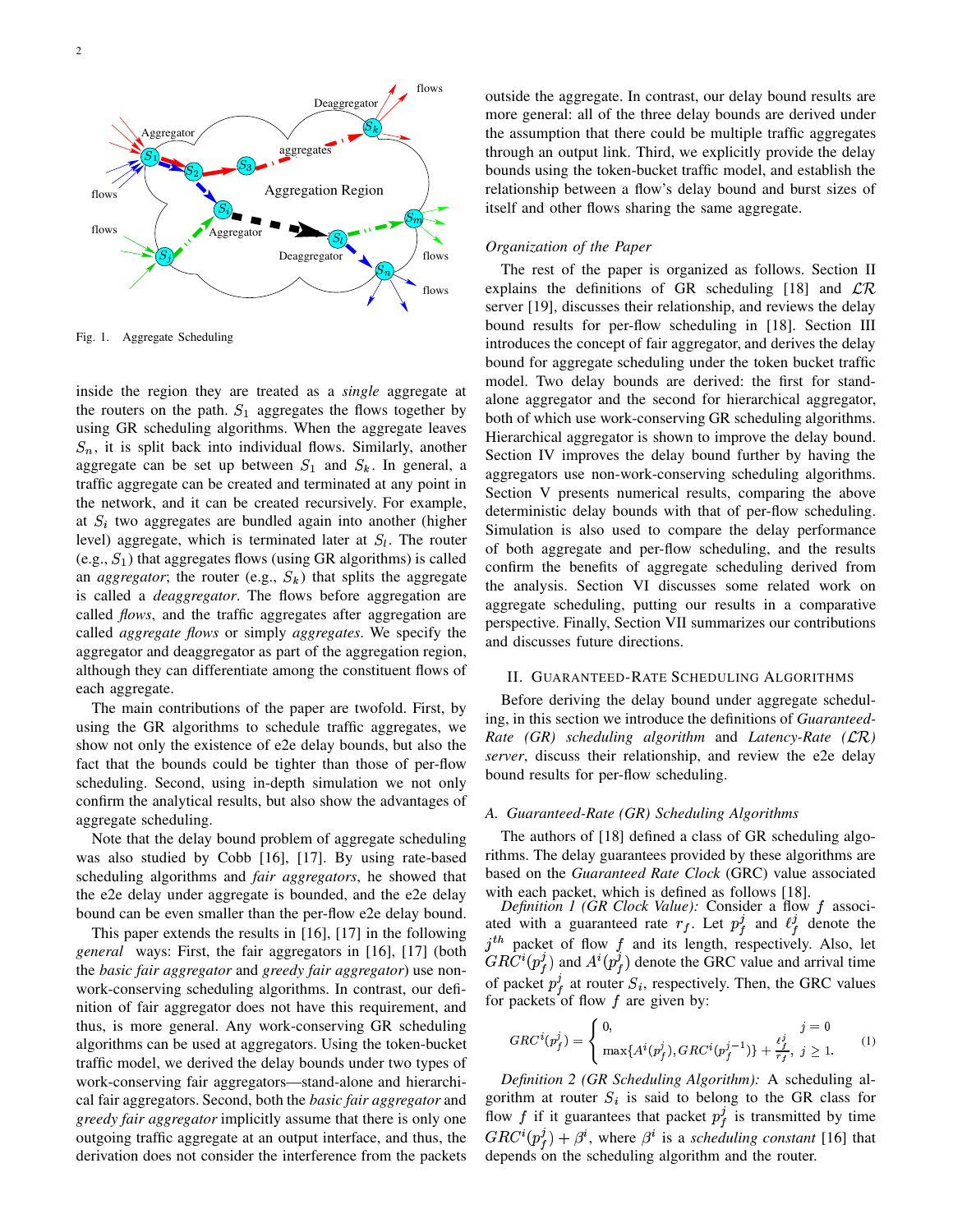We will henceforth call a router equipped with the GR scheduling algorithm a *GR server*. Many scheduling algorithms are shown in [18] to belong to the GR class. For example, both Packet-level Generalized Processor Sharing (PGPS) [20] and Virtual Clock (VC) [21] are GR scheduling algorithms with  $\beta^i = \frac{L_{max}}{C_i}$ , where  $L_{max}^i$  is the maximum packet length seen by router  $S_i$  and  $C^i$  the output link capacity of  $S_i$ .

#### *B. Latency-Rate () Server*

In a related work, the authors of [19] defined a class of scheduling algorithms as *Latency-Rate*  $(LR)$  *servers*, the definition of which is repeated below. To keep the paper consistent, some notations in the definition are changed.

*Definition* 3 ( $\mathcal{LR}$  *Server*): Let  $\tau$  be the starting time of a busy period of flow f in server  $S_i$  and  $\tau^*$  the time at which the last bit of traffic arrived during the busy period leaves the server. Then, server  $S_i$  is an  $\mathcal{LR}$  server if and only if a nonnegative constant  $C_f^i$  can be found such that, at every instant t in the interval  $(\tau, \tau^*)$ ,

$$
W_f^i(\tau, t) \ge \max\{0, r_f(t - \tau - C_f^i)\},\tag{2}
$$

where  $W_f^i(\tau, t)$  denotes the total service provided by the server  $S_i$  to flow f that arrived during the busy period until time t. The minimum nonnegative constant  $C_f^i$  satisfying the above inequality is defined as the *latency* of the server, denoted by  $\theta_{f}^{i}$ .

The definition of the  $\mathcal{LR}$  server helps set up the relationship between the burst size of an output flow and that of the corresponding input flow at a router.

*Lemma 1:* Suppose an incoming flow  $f$  to router  $S_i$  conforms to the token bucket model  $(\sigma_f, \rho_f)$ . If  $S_i$  is an  $\mathcal{LR}$ server with parameters  $(\theta_f^i, r_f)$  for flow f, where  $\theta_f^i$  is the latency at  $S_i$  and  $r_f$  ( $r_f \ge \rho_f$ ) the guaranteed rate for flow f, respectively, then the output traffic of flow f conforms to the token bucket model with parameters( $\tilde{\sigma}_f$ ,  $\rho_f$ ), where  $\tilde{\sigma}_f \leq \sigma_f + \theta^i_f \cdot \rho_f.$ 

For example, both PGPS and VC are  $\mathcal{LR}$  servers with  $\theta_f^i$  =  $\frac{\ell_i^{max}}{r_f} + \frac{L_{max}^i}{C^i}$  [19], in which case we have

$$
\tilde{\sigma}_f \leq \sigma_f + \ell_f^{max} + \frac{\rho_f \ L_{max}^i}{C^i}.
$$
 (3)

The proof of Lemma 1 is similar to that of Theorem 3 in [19], which assumes  $\rho_f = r_f$ ; but the result can be easily extended to the case of  $\rho_f \leq r_f$ .

#### *C. Relationship between GR Server and Server*

From the definition of the  $\mathcal{LR}$  server, it is easy to show that an  $\mathcal{LR}$  server is also a GR server.

*Theorem 1:* For any flow f, an  $\mathcal{LR}$  server  $S_i$  with latency  $\theta_f^i$  is also a GR server with scheduling constant  $\theta_f^i$ .

*Proof:* Without loss of generality, we consider only one busy period of flow f. Suppose the reserved rate for flow f is  $r_f$ , and the busy period starts at time  $\tau$  and ends at  $\tau^*$ . From the definition of GRC value in Eq. (1), it is easy to see that the GRC values of the packets in this busy period are:

$$
GRC(p_f^k) = \frac{\sum_{n=1}^k \ell_f^n}{r_f} + \tau, \quad k \ge 1.
$$

Suppose  $t_k$  is the time when the  $k^{th}$  packet leaves the server, then

$$
W_f^i(\tau,t_k) = \sum_{n=1}^{\kappa} \ell_f^n.
$$

From the definition of  $\mathcal{LR}$  server, we obtain

$$
\sum_{n=1}^k \ell_f^n \ge \max\{0, r_f(t_k - \tau - \theta_f^i)\} \ge r_f(t_k - \tau - \theta_f^i).
$$

Rearranging the terms, we obtain

$$
t_k \le \frac{\sum_{n=1}^k \ell_f^n}{r_f} + \tau + \theta_f^i = GRC(p_f^k) + \theta_f^i, \quad \forall k \ge 1.
$$
 (4)

The theorem is proved.

Similarly, a GR server is also an  $\mathcal{LR}$  server.

*Theorem* 2: For any flow  $f$ , an GR server with scheduling constant  $\beta_f$  is also a  $\mathcal{LR}$  server with latency smaller than or equal to  $\beta_f + \frac{\ell_f^{max}}{n}$ . .

Proof: Similarly, without loss of generality, we consider only one busy period of flow  $f$ . Suppose the reserved rate for flow f is  $r_f$ , and the busy period starts at time  $\tau$  and ends at  $\tau^*$ . From the definition of GRC value, it is easy to see that the GRC values of the packets in this busy period are:

$$
GRC(p_f^k) = \frac{\sum_{n=1}^k \ell_f^n}{r_f} + \tau, \quad k \ge 1.
$$

First, consider the time instants when packets leave the server. Suppose the  $k^{th}$  packet leaves the server at time  $t_k$ ,  $k \geq 1$ , then from the definition of GR server, we obtain

$$
t_k \leq GRC(p_f^k) + \beta_f, \quad k \geq 1,
$$
  
\n
$$
\implies t_k \leq \frac{\sum_{n=1}^k \ell_f^n}{r_f} + \tau + \beta_f, \quad k \geq 1,
$$
  
\n
$$
\implies W_f^i(\tau, t_k) = \sum_{n=1}^k \ell_f^n \geq r_f(t_k - \tau - \beta_f), \quad k \geq 1.
$$
 (5)

 $f^*$  = Next, consider time instant t other than  $t_k$  (i.e.,  $t_k < t <$  $t_{k+1}$  for all  $k \geq 0$ , assuming  $t_0 = \tau$ ). Since  $W^i_f(\tau, t)$  only increases when the last bit of a packet leaves the server, for any  $k > 0$ ,

$$
W_f^i(\tau, t) = W_f^i(\tau, t_k)
$$
  
=  $W_f^i(\tau, t_{k+1}) - \ell_f^{k+1}$   
 $\geq r_f(t_{k+1} - \tau - \beta_f - \frac{\ell_f^{k+1}}{r_f})$   
 $\geq r_f(t - \tau - (\beta_f + \frac{\ell_f^{max}}{r_f})), \quad t_k < t < t_{k+1}.$  (6)

Combining Eqs. (5) and (6), we obtain

$$
W_f^i(\tau, t) \ge r_f(t - \tau - (\beta_f + \frac{\ell_f^{max}}{r_f})), \qquad \forall \tau \le t \le \tau^*.
$$

Since  $W_f^i(\tau,t) \geq 0$  for all  $\tau \leq t \leq \tau^*$ , we have

$$
W_f^i(\tau, t) \ge \max\{0, r_f(t - \tau - (\beta_f + \frac{\ell_f^{max}}{r_f}))\}, \quad \forall \tau \le t \le \tau^*.
$$
 (7)

Then the theorem is proved.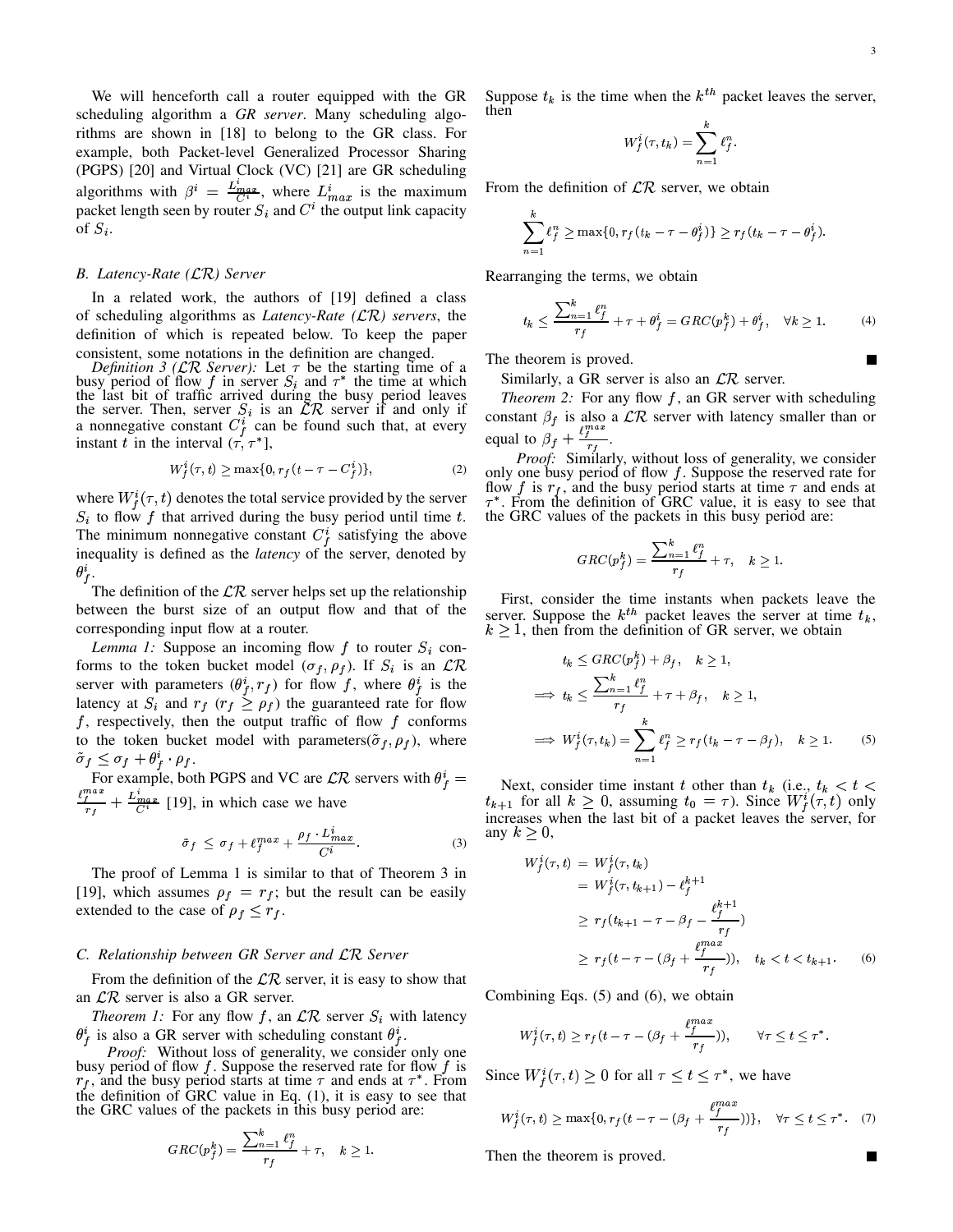#### *D. End-to-End Delay Bound under Per-Flow Scheduling*

Now we review the e2e delay bound results for per-flow scheduling. Both Lemma 2 and Theorem 3 stated below are proved in [18].

*Lemma* 2: Suppose routers  $S_i$  and  $S_{i+1}$  are two neighboring GR servers on the path of flow  $f$ . If both routers guarantee service rate  $r_f$  for flow f, then

$$
GRC^{i+1}(p_f^j) \leq GRC^i(p_f^j) + \frac{\ell_f^{max}}{r_f} + \alpha^i,\tag{8}
$$

where  $\ell_f^{max}$  is the maximum packet size in flow f, and  $\alpha^i = \frac{L_{max}}{C_i}$  $\beta^{i} + \tau^{i,i+1}$ . Here  $\tau^{i,i+1}$  is the propagation delay between  $S_i$ and  $S_{i+1}$ .

Lemma 2 states the relationship between the GRC values of a packet at two neighboring GR servers. Based on this relationship, the authors of [18] derived an e2e delay bound. Before introducing that delay bound, we define the *token bucket traffic model* as follows: flow  $f$  conforms to the token bucket  $(\sigma_f, \rho_f)$  if for any time instant  $\tau$  and t satisfying  $0 \leq \tau < t$ , its traffic volume arrived in period  $(\tau, t]$ ,  $A_f(\tau, t)$ , satisfies:

$$
A_f(\tau, t) \le \sigma_f + \rho_f \cdot (t - \tau), \tag{9}
$$

where  $\sigma_f$  and  $\rho_f$  are the burst size and average rate of flow  $f$ , respectively.

*Theorem 3:* If flow  $f$  conforms to the token bucket model  $(\sigma_f, \rho_f)$  and all the routers on its path are GR servers with guaranteed rate  $r_f \ge \rho_f$ , then the e2e delay for  $p_f^j$ ,  $d_f^j$ , is bounded as follows:

$$
d_f^j \le \frac{\sigma_f}{r_f} + \frac{(K-1)\ell_f^{max}}{r_f} + \sum_{n=1}^K \alpha^n, \qquad (10) \quad \text{For the symbols}
$$

where  $\alpha^{i} = \beta^{i} + \tau^{i,i+1}$  and K is the number of hops on the path of flow  $f$ .

From Theorem 3, one can see that the delay bound is inversely proportional to the flow's guaranteed rate, but is proportional to the number of hops  $(K)$ , the size of packets, and the burst size of the flow. With a large number of hops and large-size packets, the delay can be substantially large. To understand the physical meaning of Eq. (10), let us consider the fluid traffic model, where packet size is infinitely small. Then, if we omit the propagation delay, the delay bound in Eq. (10) can be simplified as:

$$
d_f \le \frac{\sigma_f}{r_f}.\tag{11}
$$

In other words, the delay is upper bounded by the burstiness of the flow. The larger the burst size, the larger the delay bound. If we assume  $\rho_f = r_f$ , then the delay bound is decided by the *burst ratio*  $\left(\frac{\sigma_f}{\rho_f} \right)$  for flow  $f$ ) of the flow.

In the next two sections, we derive e2e delay bounds under aggregate scheduling with GR scheduling algorithms. We show that if the incoming flows at aggregators conform to the token bucket model, the e2e delay is bounded.

## III. WORK-CONSERVING AGGREGATOR

To derive the e2e delay bound under aggregate scheduling, an important step is to derive the delay at the aggregator. We need to find the relationship between the GRC values at the aggregator and its next hop. In this section, we use workconserving GR scheduling algorithms at aggregators. Two types of GR scheduling algorithms are examined: *stand-alone* (or non-hierarchical) algorithms and *hierarchical* algorithms.

TABLE I **SYMBOLS** 

| the $i^{th}$ router/server along the path of a flow or aggregate |
|------------------------------------------------------------------|
| the $j^{th}$ packet of flow $f$                                  |
| the $j^{th}$ packet of aggregate flow A                          |
| packet length of $p_f^j$                                         |
| packet length of $p_A^j$                                         |
| max. packet length in flow $f$                                   |
| max. packet length in aggregate flow $A$                         |
| max. packet length at router $S_i$                               |
| link capacity between $S_i$ and $S_{i+1}$                        |
| burst size of flow $f$ under token bucket model                  |
| average rate of flow $f$ under token bucket model                |
| guaranteed rate for flow $f(r_f \ge \rho_f)$                     |
| sum of the guaranteed rates of all the flows in the              |
| aggregate flow, i.e., $R = \sum_{k=1}^{N} r_k$                   |
| traffic arrived from flow $f$ during $(\tau, t]$                 |
| arrival time of packet $p_f^j$ at router $S_i$                   |
| guaranteed rate clock for $p_f^j$ at $S_i$                       |
| departure time of $p_f^j$ at router $S_i$                        |
| $\alpha^i = \beta^i + \tau^{i,i+1}$                              |
| scheduling constant at router $S_i$                              |
| propagation delay between $S_i$ and $S_{i+1}$                    |
| aggregation constant at router $S_i$                             |
| e2e delay bound for $p_f^j$                                      |
|                                                                  |

For the convenience of discussion, we first give a list of symbols in Table I.

Note that by using GR scheduling algorithms, we always assume that the guaranteed rate for a flow is greater than, or equal to, its average rate, i.e.,  $r_f \geq \rho_f$ . Also, in the remainder of this paper, we omit the propagation delay  $\tau^{i,i+1}$ . Therefore,  $\alpha^i = \beta^i$ .

#### *A. Fair Aggregator*

Before deriving the delay at the aggregator, we first introduce an important concept—*fair aggregator*.

*Definition* 4 *(Fair Aggregator)*: Let router  $S_i$  be an aggregator bundling flow f and others into aggregate flow A, which, in turn, is an input to router  $S_{i+1}$ . Then if  $p_f^j = p_A^j$ , i.e., the  $j<sup>th</sup>$ packet of flow f corresponds to the  $j<sup>th</sup>$  packet of aggregate flow A,  $S_i$  is said to be a *fair aggregator* if and only if  $S_i$  is a GR server and

$$
GRC^{i+1}(p_A^{j'}) \leq GRC^i(p_f^j) + \gamma^i + \alpha^i, \qquad \forall j \geq 1,\tag{12}
$$

where  $\gamma^i$  is a constant that depends on the scheduling algorithm, the router, and other flows in the same aggregate. We call it an *aggregation constant*.

The value  $\gamma^{i} + \alpha^{i}$  can be considered as the *fairness index* of the aggregator, e.g., an aggregator is considered fairer than another if it has a smaller value of  $\gamma^{i} + \alpha^{i}$ . For an fair aggregator, both of its aggregation constant  $(\gamma^i)$  and scheduling constant  $(\alpha^i)$  should be small. Also, our definition of *fair aggregator* is slightly different from that in [16], [17]. It is based on the relationship between a packet's GRC values at the aggregator and its next hop.

*Lemma* 3. Suppose  $S_i$  and  $S_{i+1}$  are two neighboring GR servers and  $S_i$  is an aggregator.  $S_i$  aggregates flow f and other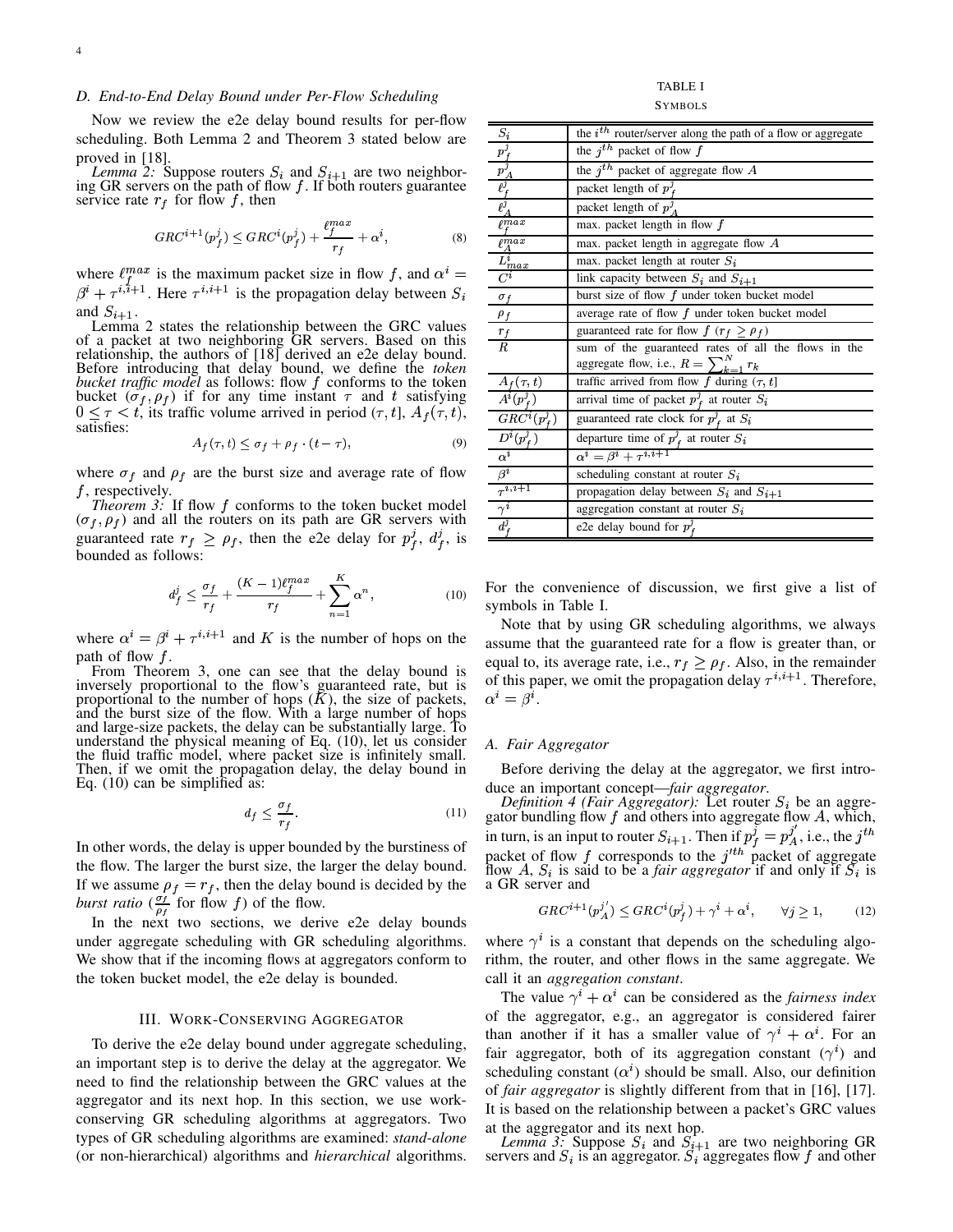$(N-1)$  flows into aggregate flow A, which, in turn, is an input to  $S_{i+1}$ . Suppose incoming flow k at  $S_i$  conforms to the token<br>bucket model  $(\sigma_k, \rho_k)$   $(1 \le k \le N)$ , and the guaranteed rate for flow k at  $S_i$  is  $r_k$   $(1 \le k \le N)$ . Let  $p_f^j = p_A^{j'}$ , i.e., the j<sup>th</sup> packet of flow f corresponds to the  $j'^{th}$  packet of aggregate<br>flow A. If the outgoing flows at  $S_i$  conform to the token bucket model  $(\tilde{\sigma}_k, \rho_k)$   $(1 \leq k \leq N)$ , then for packet  $p_f^j$ ,

$$
GRC^{i+1}(p_A^{j'}) \leq GRC^i(p_f^j) + \frac{\sum_{k \neq f} \tilde{\sigma}_k + \ell_f^{max}}{R} + \alpha^i, \quad j \geq 1, \text{(13)}
$$

where  $R = \sum_{k=1}^{N} r_k$ , which is the guaranteed rate for aggregate flow A at  $S_{i+1}$ .

Proof: Similar to the definition of busy period of a single flow [19], we define a busy period of aggregate flow A at router  $S_{i+1}$  as the maximum length of time period  $(\tau_1, \tau_2]$ , such that at any time  $t \in (\tau_1, \tau_2]$ , the total traffic of A arrived since the beginning of the interval is  $A(\tau_1, t) \ge R \cdot (t - \tau_1)$ . Without loss of generality, we consider only one busy period in the proof. Suppose the busy period starts at time  $t_0$  when the first packet  $p_A^T$  arrives, and in that busy period, time  $t_j$  is the instant when packet  $p_f^j$  arrives at  $S_{i+1}$ . Since  $p_f^j = p_A^j$ , the total traffic arrival of aggregate A up to time  $t_j$  is

$$
\sum_{k=1}^{j'} \ell_A^k = A(t_0, t_j) = \sum_{k=1}^N A_k(t_0, t_j)
$$
  
=  $A_f(t_0, t_j) + \sum_{k \neq f} A_k(t_0, t_j)$   

$$
\leq \sum_{m=1}^j \ell_f^m + \sum_{k \neq f} (\tilde{\sigma}_k + r_k \cdot (t_j - t_0))
$$
  
=  $\sum_{m=1}^j \ell_f^m + \sum_{k \neq f} \tilde{\sigma}_k + (R - r_f)(t_j - t_0).$  (14)

Since all the packets arrive in the same busy period of aggregate A, from the definition of GRC value, we have

$$
GRC^{i+1}(p_A^{j'}) = \frac{\sum_{k=1}^{j'} \ell_A^k}{R} + t_0
$$
  

$$
\leq \frac{\sum_{m=1}^{j} \ell_f^m + \sum_{k \neq f} \tilde{\sigma}_k + (R - r_f)(t_j - t_0)}{R} + t_0.
$$
 (15)

Next, we prove that the theorem holds for both  $j = 1$  and  $j > 1$ . Case 1:  $j = 1$ .

$$
GRC^{i+1}(p_A^{j'}) \leq \frac{\ell_f^1 + \sum_{k \neq f} \tilde{\sigma}_k + (R - r_f)(t_1 - t_0)}{R} + t_0
$$
  
= 
$$
\frac{\sum_{k \neq f} \tilde{\sigma}_k + \ell_f^1}{R} + t_1 - \frac{r_f \cdot (t_1 - t_0)}{R}
$$
  

$$
\leq \frac{\sum_{k \neq f} \tilde{\sigma}_k + \ell_f^{max}}{R} + t_1.
$$

Since  $S_i$  is a GR server for flow f, we have  $t_1 \leq GRC^{i}(p_f^1)$  +  $\alpha^i$ . Therefore,

$$
GRC^{i+1}(p_A^{j'}) \leq GRC^{i}(p_f^1) + \frac{\sum_{k \neq f} \tilde{\sigma}_k + \ell_f^{max}}{R} + \alpha^i.
$$

*Case 2:*  $j > 1$ . From the definition of GRC value, for flow  $f$ , we have

$$
GRC^{i}(p_f^2) \geq GRC^{i}(p_f^1) + \frac{\ell_f^2}{r_f},
$$
  
\n
$$
GRC^{i}(p_f^3) \geq GRC^{i}(p_f^2) + \frac{\ell_f^3}{r_f},
$$
  
\n
$$
\vdots
$$
  
\n
$$
GRC^{i}(p_f^j) \geq GRC^{i}(p_f^{j-1}) + \frac{\ell_f^j}{r_f}.
$$

Adding them up, we obtain

$$
GRC^{i}(p_f^j) - GRC^{i}(p_f^1) \ge \frac{\sum_{m=2}^j \ell_f^m}{r_f}
$$

$$
\implies \sum_{m=1}^j \ell_f^m \le \ell_f^1 + r_f \cdot (GRC^{i}(p_f^j) - GRC^{i}(p_f^1)). \tag{16}
$$

Then, from Eqs. (15) and (16), and the fact  $t_j \leq GRC^{i}(p_f^j) +$  $\alpha^i$ , we obtain

$$
GRC^{i+1}(p_A^{j'}) \leq \frac{\ell_f^1 + r_f \cdot (GRC^i(p_f^1) - GRC^i(p_f^1))}{R}
$$
  
+ 
$$
\frac{\sum_{k \neq f} \tilde{\sigma}_k + (R - r_f)(t_j - t_0)}{R} + t_0
$$
  

$$
\leq \frac{\sum_{k \neq f} \tilde{\sigma}_k + \ell_f^1}{R} + \frac{r_f(GRC^i(p_f^j) - GRC^i(p_f^1))}{R}
$$
  
+ 
$$
\frac{(R - r_f)(GRC^i(p_f^j) + \alpha^i - t_0) + R \cdot t_0}{R}
$$
  
= 
$$
GRC^i(p_f^j) + \frac{\sum_{k \neq f} \tilde{\sigma}_k + \ell_f^1}{R} + \alpha^i
$$
  

$$
- \frac{r_f(GRC^i(p_f^1) + \alpha^i - t_0)}{R}
$$
  

$$
\leq GRC^i(p_f^j) + \frac{\sum_{k \neq f} \tilde{\sigma}_k + \ell_f^1}{R} + \alpha^i - \frac{r_f(t_1 - t_0)}{R}
$$
  

$$
\leq GRC^i(p_f^j) + \frac{\sum_{k \neq f} \tilde{\sigma}_k + \ell_f^{max}}{R} + \alpha^i.
$$

The lemma is proved.

Next, we study the stand-alone aggregator first, which uses stand-alone GR scheduling algorithm to bundle flows into aggregates.

## B. Delay Bound I: Stand-Alone Aggregator

Combining Lemmas 1 and 3, we obtain the following theorem on the relationship between the GRC values at a

stand-alone aggregator and its next hop.<br> *Theorem 4:* Suppose  $S_i$  is an LR server, and both  $S_i$  and  $S_{i+1}$  are GR servers. As a stand-alone aggregator,  $S_i$ and  $S_{i+1}$  are GK servers. As a stand-arolic aggregate,  $S_i$ <br>aggregates flow f and other  $(N-1)$  flows into aggregate A,<br>which, in turn, is an input to router  $S_{i+1}$ . Suppose incoming<br>flow k at  $S_i$  conforms to the tok is  $r_k$  ( $1 \le k \le N$ ). Let  $p_f^j = p_A^{j'}$ , i.e., the *j*<sup>th</sup> packet of flow f corresponds to the *j*<sup>th</sup> packet of aggregate A. Then,  $S_i$  is a fair aggregator with  $\gamma^i = \frac{\sum_{k \neq f} \sigma_k}{R} + \frac{\sum_{k \neq f} \theta_k^i \cdot \rho_k + \ell_f^{max}}{R}$ . In other words,

$$
GRC^{i+1}(p_A^{j'}) \leq GRC^{i}(p_f^j) + \alpha^i + \left[\frac{\sum_{k \neq f} \sigma_k}{R} + \frac{\sum_{k \neq f} \theta_k^i \cdot \rho_k + \ell_f^{max}}{R}\right], \quad j \geq 1.
$$
 (17)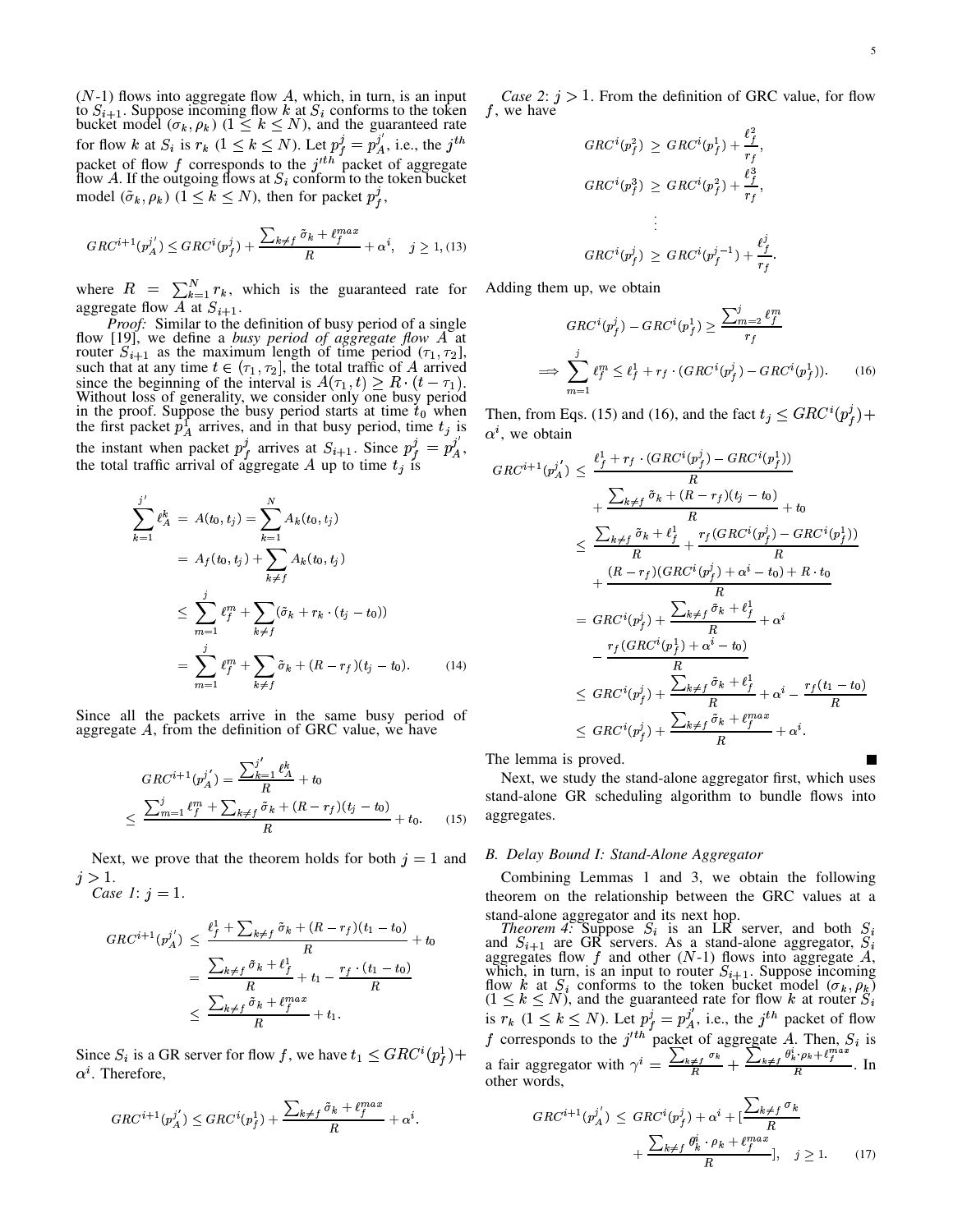The proof is trivial.

Now, we are ready to derive the e2e delay bound for aggregate scheduling under the token bucket model and standalone aggregator.

*Theorem 5:* Suppose  $N$  flows share the same  $K$  hops of GR servers inside an aggregation region, and they are bundled into aggregate A at stand-alone aggregator  $S_1$  and split back Into aggregate A at stand-alone aggregator  $S_1$  and split back<br>at  $S_K$ . Routers  $S_2, ..., S_{K-1}$  schedule packets of aggregate<br>A. If flow k conforms to the token bucket model  $(\sigma_k, \rho_k)$  and<br>has the guaranteed rate  $r_k$  with

$$
d_f^j \leq \frac{\sigma_f}{r_f} + \left[\frac{\sum_{k \neq f} \sigma_k}{R} + \frac{\sum_{k \neq f} \theta_k^1 \cdot r_k + \ell_f^{max}}{R}\right] + (K - 3)\frac{\ell_f^{max}}{R} + \frac{\ell_f^{max}}{r_f} + \sum_{i=1}^K \alpha^i, \quad j \geq 1. \tag{18}
$$

*Proof:* Let  $p_A^{j'}$  be the packet in the aggregate flow A corresponding to  $p_f^{j'}$  in flow f. From Theorem 4, we have

$$
GRC^2(p_A^{j'})\leq GRC^1(p_f^j)+\gamma^1+\alpha^1,
$$

where  $\gamma^1 = \frac{\sum_{k \neq f} \sigma_k}{R} + \frac{\sum_{k \neq f} \theta_k^1 \cdot \rho_k + \ell_f^{max}}{R}$ . Since  $S_2, ..., S_{K-1}$  are all GR servers for aggregate flow A with guaranteed rate  $R = \sum_{k=1}^{N} r_k$ , from Lemma 2 we have

$$
GRC^{3}(p_{A}^{j'}) \leq GRC^{2}(p_{A}^{j'}) + \frac{\ell_{A}^{max}}{R} + \alpha^{2},
$$
  
\n
$$
GRC^{4}(p_{A}^{j'}) \leq GRC^{3}(p_{A}^{j'}) + \frac{\ell_{A}^{max}}{R} + \alpha^{3},
$$
  
\n
$$
\vdots
$$
  
\n
$$
GRC^{K-1}(p_{A}^{j'}) \leq GRC^{K-2}(p_{A}^{j'}) + \frac{\ell_{A}^{max}}{R} + \alpha^{K-2}
$$

Adding them all up, we obtain

$$
GRC^{K-1}(p_A^{j'}) \leq GRC^1(p_f^j) + (K-3)\frac{\ell_A^{max}}{R} + \gamma^1 + \sum_{i=1}^{K-2} \alpha^i.
$$

Since  $p_f^j = p_A^{j'}$ , for packet  $p_f^j$ , the departure time at  $S_{K-1}$  is

$$
D^{K-1}(p_f^j) = D^{K-1}(p_A^{j'})
$$
  
\n
$$
\leq GRC^{K-1}(p_A^{j'}) + \alpha^{K-1}
$$
  
\n
$$
\leq GRC^1(p_f^j) + \gamma^1 + (K-3)\frac{l_A^{max}}{R} + \sum_{i=1}^{K-1} \alpha^i.
$$

From the definition of the GR server, the first  $(K-1)$  servers for<br>flow f can be viewed as a virtual GR server with scheduling<br>constant  $\alpha^* = \gamma^1 + (K-3) \frac{\ell_A^{max}}{R} + \sum_{i=1}^{K-1} \alpha^i$ . Since  $S_K$  is<br>also a GR server for flo Lemma 2, we have

$$
GRC^{K}(p_f^j) \leq GRC^1(p_f^j) + \frac{\ell_f^{max}}{r_f} + \alpha^*.
$$

Therefore, the departure time of packet  $p_f^j$  from  $S_K$  is

$$
D^{K}(p_f^j) \leq GRC^{K}(p_f^j) + \alpha^{K}
$$
  
\n
$$
\leq GRC^{1}(p_f^j) + \frac{\ell_f^{max}}{r_f} + \alpha^* + \alpha^{K}
$$
  
\n
$$
= GRC^{1}(p_f^j) + \left[\frac{\sum_{k \neq f} \sigma_k}{R} + \frac{\sum_{k \neq f} \theta_k^1 \cdot r_k + \ell_f^{max}}{R}\right]
$$
  
\n
$$
+ (K - 3) \frac{\ell_f^{max}}{R} + \frac{\ell_f^{max}}{r_f} + \sum_{i=1}^K \alpha^i.
$$

Then, the e2e delay  $d_f^j$  satisfies

$$
d_f^j = D^K(p_f^j) - A^1(p_f^j)
$$
  
\n
$$
\leq [GRC^1(p_f^j) - A^1(p_f^j)] + (K - 3)\frac{\ell_A^{max}}{R} + \frac{\ell_f^{max}}{r_f}
$$
  
\n
$$
+ \left[ \frac{\sum_{k \neq f} \sigma_k}{R} + \frac{\sum_{k \neq f} \theta_k^1 \cdot r_k + \ell_f^{max}}{R} \right] + \sum_{i=1}^K \alpha^i. \quad (19)
$$

From [18], for flow  $f$  conforming to the token bucket model  $(\sigma_f, \rho_f)$  and with reserved rate  $r_f(r_f \ge \rho_f)$ ,  $GRC^1(p_f^2)$  –  $A^{1}(p_f^j) \leq \frac{\sigma_f}{r_f}$ . Thus the theorem is proven.

As in Section II, to further understand the physical meaning<br>of Eq. (18), we consider the fluid traffic model, where packet<br>size is infinitely small. Then, Eq. (18) can be simplified as<br>(since in general the term  $\theta_k^1$ 

$$
d_f \le \frac{\sigma_f}{r_f} + \frac{\sum_{k \ne f} \sigma_k}{R}.\tag{20}
$$

Note that Eq. (20) provides the lower limit of the e2e delay bound. Comparing Eqs.  $(11)$  and  $(20)$ , we can see that with aggregate scheduling, the delay bound of a flow is not only decided by the burstiness of the flow itself (term  $\frac{\sigma_f}{r_f}$ ), but also strongly related to the burstiness of other flows that share the same aggregate with it (term  $\frac{\sum_{k \neq j} \sigma_k}{R}$ ). Intuitively, this is easy to understand, since a packet from flow f has to wait behind not only the earlier packets from the same flow, but also those from other flows sharing the same aggregate. The result implies how aggregation should be done—a flow should not be aggregated with other flows with substantially larger burst ratios. This is similar to the conclusion in [22]. This issue will be further explored in Section V.

From Eq.  $(18)$ , we can see that the delay bound is affected From Eq. (150), we can see that the detailing and the aggregator. To<br>get a tighter bound, we should use a low-latency scheduling<br>algorithm. For example, with PGPS and VC  $(\theta_f^1 = \frac{\ell_f^{max}}{r_f} + \frac{1}{\ell_f^{max}})$  $\frac{L_{max}^1}{C_1}$  at the aggregator  $S_1$ , the e2e delay is bounded as

$$
d_f^j \le \frac{\sigma_f}{r_f} + \left[ \frac{\sum_{k \ne f} \sigma_k}{R} + \frac{\sum_{k=1}^N \ell_k^{max}}{R} \right] + (K - 3) \frac{\ell_A^{max}}{R} + \frac{\ell_f^{max}}{r_f} + \frac{L_{max}^1}{C^1} + \sum_{i=1}^K \alpha^i.
$$
 (21)

Finally, comparing Eqs. (10) and (18), we note that, depending on the burst ratios of the constituent flows and the maximum packet size in the aggregate, the delay bound under aggregate scheduling can be tighter than that under per-flow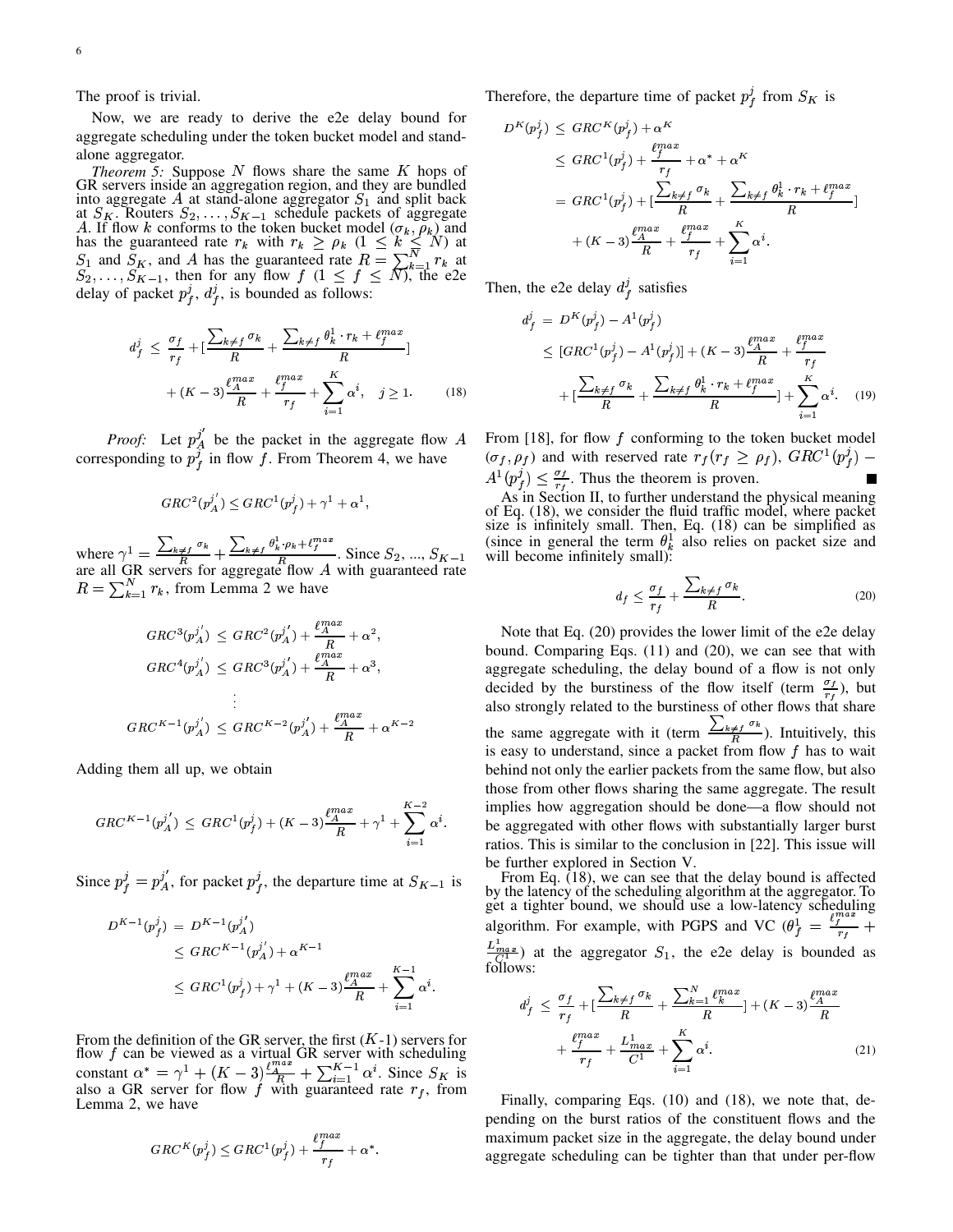

Fig. 2. Hierarchical Scheduling

scheduling. We will compare the delay bounds numerically later in Section V.

In the next subsection, we further decrease the delay bound by using hierarchical GR scheduling algorithms at aggregators.

#### *C. Delay Bound II: Hierarchical Aggregator*

In the previous subsection, stand-alone GR scheduling algorithms were used at aggregators. Thus when computing the burstiness of an outgoing aggregate at aggregators, the burst size of each constituent flow in the aggregate was computed separately and then summed up. In this subsection, we use hierarchical GR algorithms at aggregators to improve the delay bound, as shown in Fig. 2. First, the flows that end up in the same aggregate are grouped together at the lower-level schedulers. Then, the aggregates are scheduled at the upperlevel scheduler. By doing so, we can reduce the burstiness of the outgoing aggregate and the aggregation constant at aggregators, thus reducing the e2e delay.

How does hierarchical scheduler reduce the burstiness of the outgoing aggregates? Fig. 3 shows the intuition behind it. Suppose there are 20 flows coming into one aggregator, and all of them have the same reserved rate. The first 10 flows belong to one aggregate flow (e.g.,  $A_1$ ), and the last 10 belong to another aggregate flow (e.g.,  $A_2$ ). Suppose 20 packets with identical size arrive at the idle aggregator at exactly the same time, one from each flow. Then, with a stand-alone scheduler, the 20 packets will be scheduled in a random order. Thus, it is possible that all the 10 packets of  $A_1$  are scheduled before all the packets of aggregate flow  $A_2$ . Therefore, the output of the aggregator will look like: 10 packets of aggregate  $A_1$ comes out first, then 10 packets of aggregate  $A_2$ . For the next router which is handling aggregates, the burstiness of both  $A_1$ and  $A_2$  is very high. In contrast, with hierarchical scheduler, the upper-level scheduler will make sure the packets from  $A_1$ and  $A_2$  are scheduled alternately, making the traffic in both aggregate flows smoother.

The hierarchical scheduling algorithms under consideration are two-level *hierarchical packet fair queueing* (H-PFQ) algorithms [23]. As defined in [23], flow  $f$  arriving at a H-PFQ of height H has H ancestors in the tree, with  $p(f)$  as (W its immediate parent node, and  $p^{h}(f)$  is the parent node of



Fig. 3. Benefits of Hierarchical Scheduling

 $p^{h-1}(f)$   $(h = 1, ..., H)$ . Here  $p^0(f) = f$ ,  $p^1(f) = p(f), ...,$ and  $p^{H}(f)$  = link capacity C. Since we only need two-level hierarchy,  $H = 2$ .

Before deriving the delay bounds, we first repeat the definition of *Bit Worst-case Fair Index* (B-WFI) below. Note that some notations in the definition are changed to keep the paper consistent.

*Definition 5 (Bit Worst-case Fair Index (B-WFI)):* A server node  $S_i$  is said to guarantee a Bit Worst-case Fair Index (B-WFI) of  $\eta_{i,f}$  for flow f, if for any packet  $p_f^j$  the following holds

$$
W_f^i(t, d_f^j) \ge \frac{\phi_f}{\Phi} W^i(t, d_f^j) - \eta_{i,f}
$$
\n(22)

where  $d_f^j$  is the time  $p_f^j$  departs the server, t is any time instant such that  $t < d_f^j$  and session f is continuously backlogged during  $[t, d_t^j]$ , and  $\frac{\phi_f}{\Phi}$  is the service share guaranteed to flow f by server  $S_i$ .

Next, we show that H-PFQ also belongs to the GR class. *Fact 1:* If a stand-alone packet fair queueing (PFQ) algorithm belongs to the GR class with the scheduling constant  $\beta_{PFO}^i$ , then its corresponding H-PFQ of height H also belongs to the GR class with scheduling constant:

$$
\beta_{HPFQ}^i \le \beta_{PFQ}^i + \sum_{h=1}^{H-1} \frac{\eta_{p^h(f),f}}{r_{p^h(f)}},
$$
\n(23)

where  $\eta_{p^h(f),f}$  and  $r_{p^h(f)}$  are the *Bit Worst-case Fair Index* (B-WFI) [23] of the logical queue at node  $p^{h}(f)$  and the guaranteed rate at node  $p^{h}(f)$ , respectively.

*Proof:* From Theorem 2 of [23], the delay bound for a flow f at H-PFQ is at most  $\sum_{h=1}^{H-1} \frac{\eta_{ph}(f),f}{f}$  lar  $\frac{\eta_{p^h(f),f}}{n_{p^h(f)}}$  larger than that at the corresponding stand-alone PFQ server. Therefore,  $\beta_{HPFQ}^* \leq \beta_{PFQ}^*$  $p_{FO} \leq \beta_{PFO}^i + \sum_{h=1}^{H-1} \frac{\eta_{ph}(f), f}{r}$  $\frac{\eta_{p^h(f),f}}{r_{p^h(f)}}.$ 

Now, we derive the burstiness of the outgoing traffic at aggregators. For any flow f, we derive  $\sum_{k\neq j} \tilde{\sigma}_k$ —the total outgoing burst size of all the other flows sharing the same aggregate with  $f$ . In the derivation, we make use of the corresponding fluid GPS (Generalized Processor Sharing) server of a PFQ (Packet Fair Queueing) server Let  $W_k^i(\tau,t)$ <sup>3</sup>  $(W_{k, GPS}^i(\tau, t))$  be the service received by flow k at the PFQ server  $S_i$  (the corresponding GPS fluid server) during  $(\tau, t]$ ,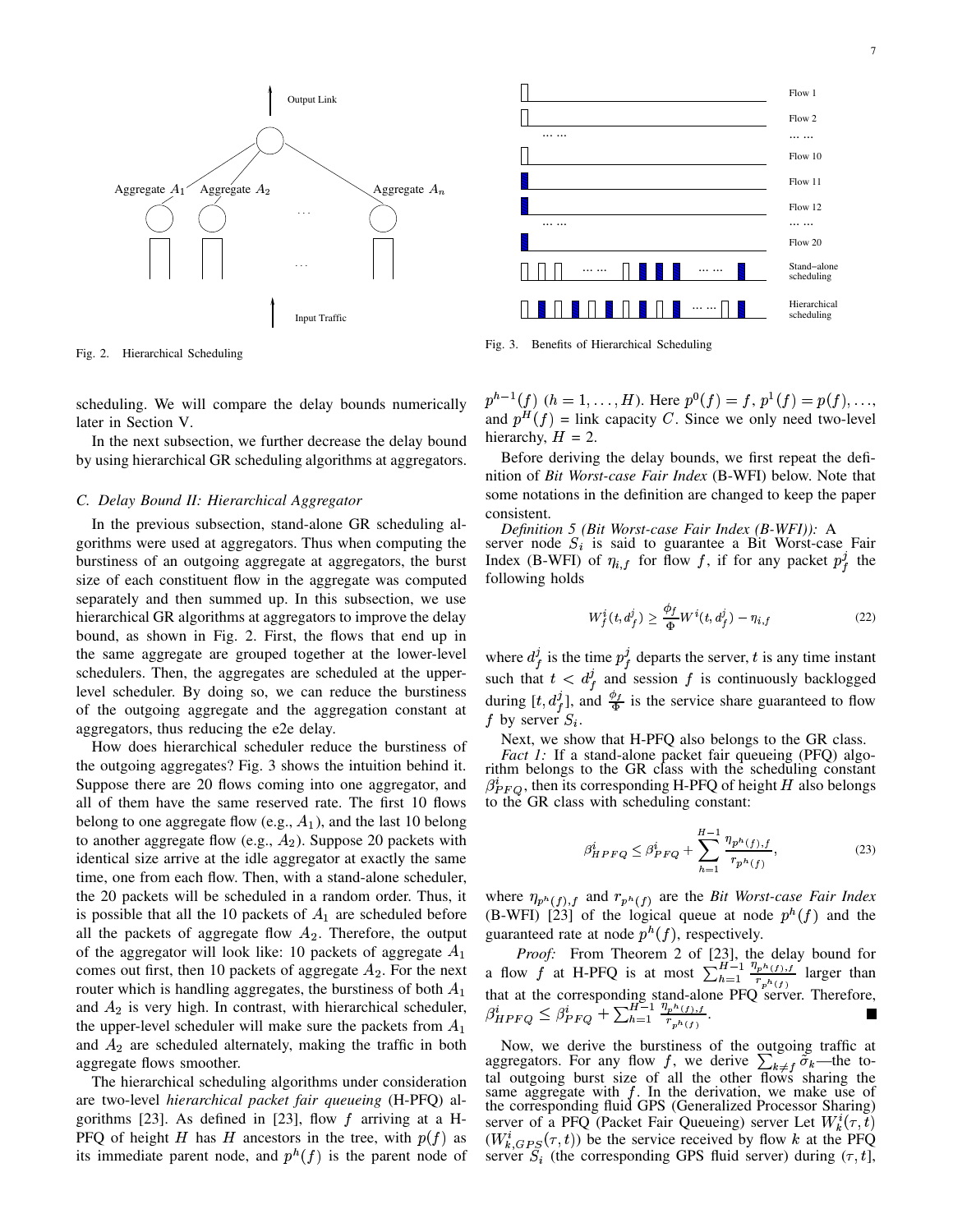and define  $\lambda_k^i$  and  $\delta_k^i$  as follows

$$
\lambda_k^i = \max_{t>0} \{ W_{k,GPS}^i(0,t) - W_k^i(0,t) \},\tag{24}
$$

$$
\delta_k^i = \max_{t \ge 0} \{ W_k^i(0, t) - W_{k, GPS}^i(0, t) \}.
$$
 (25)

Intuitively,  $\lambda_k^i$  and  $\delta_k^i$  define the maximum difference between the amount of services flow  $k$  gets from the corresponding GPS server and the PFQ server  $S_i$  in any time period:  $\lambda_k^i$  ( $\delta_k^i$ ) defines how much more (less) service flow  $k$  can get from the

corresponding GPS server than the PFQ server.<br>
Theorem 6: Suppose  $S_i$  is an aggregator with a two-level<br>
H-PFQ scheduler and  $S_i$  aggregates flow f and other (N-1)<br>
flows into aggregate A. Also, suppose flow k at  $S_i$  co have

$$
\sum_{k \neq f} \tilde{\sigma}_k \leq \sum_{k \neq f} \sigma_k + [\lambda_f^i + \delta_f^i] + (1 - \frac{r_f}{R})[\lambda_A^i + \delta_A^i].
$$
 (26)

The proof is similar to the proof of Theorem 3 in [19]. We first prove the total backlog size of the  $(N-1)$  flows is upper bounded, then derive the burst size from the backlog size. The details of the proof can be found in Appendix II.

To get a small burst size, we should use PFQ with small  $\lambda_k^i$ and  $\delta_k^i$ , especially small  $\delta_k^i$ . From Theorem 1 of [24], WF<sup>2</sup>Q (Worst-case Fair Weighted Fair Queueing) yields  $\lambda_k^i = L_{max}^i$ and a very small  $\delta_k^i = (1 - \frac{r_k}{C^i}) \ell_k^{max}$  for flow k<sup>n</sup> at server  $S_i$  with capacity  $C^i$ . Therefore, if we use H-WF<sup>2</sup>Q at the aggregator, the burst size becomes

$$
\sum_{k \neq f} \tilde{\sigma}_k \leq \sum_{k \neq f} \sigma_k + [\ell_A^{max} + (1 - \frac{r_f}{R}) \ell_f^{max}]
$$
  
+ 
$$
(1 - \frac{r_f}{R}) [L_{max}^i + (1 - \frac{R}{C^i}) \ell_A^{max}]
$$
  

$$
\leq \sum_{k \neq f} \sigma_k + L_{max}^i + \ell_f^{max} + 2\ell_A^{max}.
$$
 (27)

*Corollary 1:* Using the H-WF<sup>2</sup>Q algorithm at the aggregator, and under the same condition of Theorem 5, the e2e delay  $d_{\ell}^{j}$  is bounded as follows:

$$
d_f^j \leq \frac{\sigma_f}{r_f} + \frac{\sum_{k \neq f} \sigma_k + 2(\ell_f^{max} + L_{max}^1) + (K - 1)\ell_A^{max}}{R} + \frac{\ell_f^{max}}{r_f} + \sum_{i=1}^K \alpha^i.
$$
 (28)

The proof is similar to that of Theorem 5. Refer to the Appendix I for details [25].

In general, the bound in Eq.  $(28)$  is tighter than that in Eq. (21), especially when the number of flows  $(N)$  is large. However, as can be seen, the bound in Eq.  $(28)$  is still affected by the average burst ratio of other flows in the same aggregate.

# D. Multiple Aggregations

The derivation of the two delay bounds (using workconserving aggregators) in this section relies on the fact that the incoming traffic conforms to the token-bucket model with known parameters. Inside an aggregation region, the traffic pattern (the burst size, in particular) will distort and become unpredictable. If further aggregation is done inside an aggregation region, this change of traffic pattern makes deriving delay bound very difficult (if not impossible). In fact,

the two delay bounds in this section are derived under the condition that aggregation is done only once. Therefore, in the multiple aggregation case, they are not true e2e delay bounds, but rather delay bounds between two nodes (between which the traffic of interest experiences only one aggregation and split) along the e2e path. To use the two delay bounds to derive true e2e bounds, the traffic has to be reshaped before every aggregator to make it conform to token-bucket model. The shaping causes extra shaping delay, which is not considered in the paper, though.

#### IV. NON-WORK-CONSERVING AGGREGATOR

In the previous section, work-conserving scheduling algorithms were used at aggregators, and the derivation of the delay bounds required that the incoming traffic pattern at the aggregator be known. This requirement limits the ability to do multiple aggregations inside an aggregation region, since the traffic pattern inside the region is difficult to predict. The authors of [26] proved that reshaping a flow inside the network won't change its e2e delay bound. However, the proof was done for a single flow, and it is not clear if reshaping an aggregate flow will change the e2e delay bound of a constituent flow of the aggregate. We conjecture that the delay bound will be affected.

Cobb [16], [17] overcame this difficulty by using non-workconserving scheduling algorithms at aggregators. As stated in [27], [28], non-work-conserving scheduling algorithms have the following features: (i) the burstiness of traffic can be controlled; (ii) the sum of the per-hop bounds can tightly bound the e2e delay and jitter; and (iii) since the non-workconserving scheduler shapes the traffic at each hop, it is easy to bound the performance of heterogeneous networks. Both the basic fair aggregator and greedy fair aggregator in [17] use non-work-conserving scheduling algorithms at aggregators to shape the outgoing traffic aggregate. This way, very few packets in the same aggregate queue up at later hops, which, in turn, makes the queueing delay at those hops very small. However, the hidden assumption in  $[17]$  is that there is only one output aggregate from each aggregator, which is not the general case. In this section, we extend the result in [17] by allowing multiple outgoing aggregates from an aggregator and derive the e2e delay bound under the token bucket traffic model.

## A. Delay Bound III: Non-Work-Conserving Aggregator

First, we define a new type of fair aggregator—*rate*controlled fair aggregator.

Definition 6 (Rate-Controlled Fair Aggregator): Server  $S_i$ is said to be a rate-controlled fair aggregator if (i) it is a twolevel hierarchical GR scheduler; (ii) each lower-level scheduler handles the flows belonging to one aggregate with capacity  $R$ , which is the sum of the guaranteed rates for all the constituent flows of the aggregate; and (iii) the upper level is the scheduler for all the aggregates.

Note that the hierarchical scheduling algorithm defined here is different from the one used in Section III-C: it is nonwork-conserving, and the lower-level are constant-rate servers.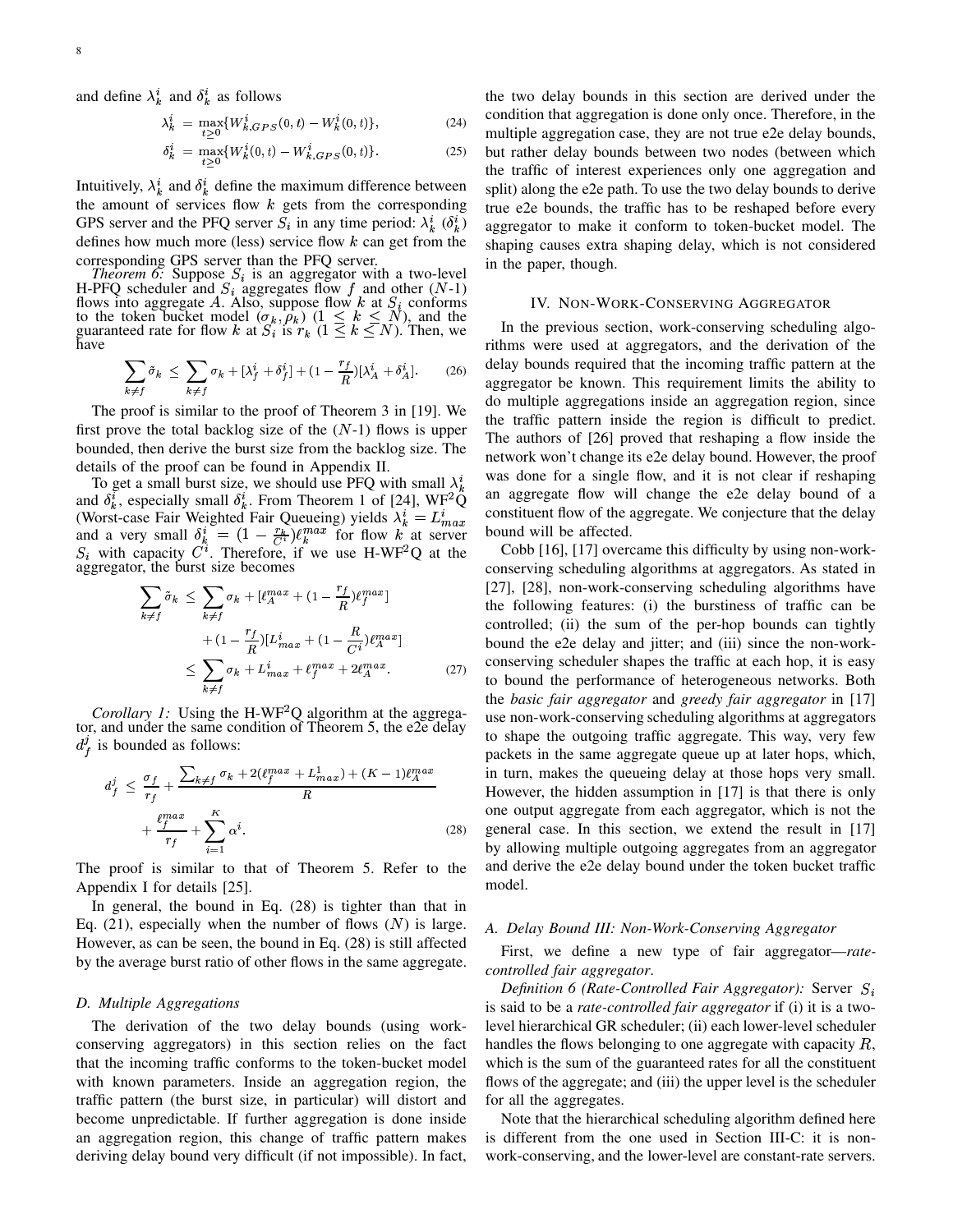A packet at a lower-level scheduler won't be sent to the upper-level scheduler if the capacity of that scheduler does not permit it, even when the upper-level scheduler is idle. In contrast, in the ordinary H-PFQ, the lower-level schedulers are variable-rate servers [23]. Since the lower-level schedulers are constant-rate servers, in what follows, we view the lower-level schedulers and the upper-level scheduler as two virtual hops.

*Lemma 4:* Suppose server  $S_i$  is a rate-controlled fair aggregator, with one of the lower-level schedulers,  $S_{i,l}$ , serving N incoming flows (flow f is one of them). The output of  $S_{i,l}$ is the aggregate A.  $S_{i,h}$  is the upper-level scheduler dealing with all the aggregates. Suppose at  $S_{i,l}$ , the N flows have<br>guaranteed rate  $r_k$ ,  $1 \le k \le N$ , respectively, and at  $S_{i,h}$  the<br>guaranteed rate for A is  $R = \sum_{k=1}^{N} r_k$ . Let the j<sup>th</sup> packet of A correspond to the  $j'^{th}$  packet of flow f (i.e.,  $p_A^j = p_f^{j'}$ ). Then, we have

$$
GRC^{i,h}(p_A^j) \leq GRC^{i,l}(p_f^{j'}) + \alpha^{i,l},\tag{29}
$$

where  $\alpha^{i,l}$  is the scheduling constant at  $S_{i,l}$  (with capacity  $R = \sum_{k=1}^{N} r_k$ ).

Proof: Without loss of generality, we consider only one busy period of aggregate A at  $S_{i,h}$ . Since the lower-level server  $S_{i,l}$  is rate-controlled with capacity R, the start times of the transmission of two consecutive packets  $(p_A^j)$  and  $p_A^{j+1}$  in the busy period are separate by a interval of  $A_i$   $\stackrel{j_1}{\underset{R}{\cancel{A}}}$ . Also, since  $S_{i,l}$  and  $S_{i,h}$  are two virtual nodes, the virtual link capacity between them is infinite, i.e.,  $C \rightarrow \infty$ . Thus the transmission tim

$$
A^{i,h}(p_A^j) = \begin{cases} A^{i,l}(p_A^j), & j = 1\\ A^{i,h}(p_A^{j-1}) + \frac{\ell_A^{j-1}}{R}, & j > 1. \end{cases}
$$
(30)

Next, we prove that for all  $j \geq 1$ ,

$$
GRC^{i,h}(p_A^j) = A^{i,h}(p_A^j) + \frac{\ell_A^j}{R}.
$$
 (31)

Prove by induction on  $j$ .

*Base Case:*  $j = 1$ . Since it is the first packet of the busy period, we have

$$
GRC^{i,h}(p_A^1) = A^{i,h}(p_A^1) + \frac{\ell_A^1}{R}
$$

*Induction Hypothesis:* Suppose Eq. (31) holds for  $1 \leq j \leq$  $m$ .

*Induction Step:*  $j = m + 1$ . From the definition of GRC value, we have

$$
GRC^{i,h}(p_A^{m+1}) = \max\{A^{i,h}(p_A^{m+1}), GRC^{i,h}(p_A^{m})\} + \frac{\ell_A^{m+1}}{R}
$$

However, from Eq. (30) and the *Induction Hypothesis* step, we know

$$
A^{i,h}(p_A^{m+1}) = A^{i,h}(p_A^m) + \frac{\ell_A^m}{R} = GRC^{i,h}(p_A^m)
$$
  

$$
\implies GRC^{i,h}(p_A^{m+1}) = A^{i,h}(p_A^{m+1}) + \frac{\ell_A^{m+1}}{R}.
$$

Also, since  $S_{i,l}$  is a GR server, by definition we have

$$
A^{i,h}(p^j_A) + \frac{\ell^j_A}{R} \leq GRC^{i,l}(p^j_A) + \alpha^{i,l}, \quad \forall j \geq 1
$$

Since  $p_A^j = p_f^{j'}$  and thus  $\ell_A^j = \ell_f^{j'}$ , from Eq. (31) we obtain

$$
GRC^{i,h}(p_A^j) \leq GRC^{i,l}(p_f^{j'}) + \alpha^{i,l}, \quad \forall j \geq 1.
$$

From Lemma 4, one can easily see that the rate-controlled fair aggregator is a fair aggregator. Next, we derive the e2e delay bound and show that by using non-work-conserving scheduling algorithms at the aggregator, the e2e delay bound of aggregate scheduling can be decreased.

*Theorem 7:* Suppose flow f traverses K hops of GR servers  $S_1$ ,  $S_2$ , ...,  $S_K$  and  $S_1$  is a rate-controlled fair aggregator,  $S_1, S_2, \ldots, S_K$ , and  $S_1$  is a rate-controlled ran aggregator, which bundles f and other  $(N-1)$  flows into aggregate flow A.<br>  $S_K$  is the deaggregator for A. Suppose flow k has a guaranteed rate  $r_k$   $(1 \le k \le N)$  at  $S_1$ 

$$
d_f^j \leq [GRC^{1,l}(p_f^j) - A^1(p_f^j)] + (K - 2)\frac{\ell_A^{max}}{R} + \alpha^{1,l} + \frac{\ell_f^{max}}{r_f} + \sum_{i=1}^K \alpha^i.
$$
 (32)

The proof is similar to that of Theorem 5. Refer to Ap-

pendix III for a detailed proof.<br>Corollary 2: If flow f conforms to the token bucket model  $(\sigma_f, \rho_f)$  and  $\rho_f \leq r_f$ , the e2e delay result in Theorem 7 becomes:

$$
d_f^j \le \frac{\sigma_f}{r_f} + (K - 2) \frac{\ell_{A}^{max}}{R} + \frac{\ell_{f}^{max}}{r_f} + \alpha^{1,l} + \sum_{i=1}^{K} \alpha^i.
$$
 (33)

Note that due to the rate-control mechanism at aggregators, the e2e bound does not depend on the burstiness of other flows in the same aggregate. Thus, the bound is tighter than those of the work-conserving cases. If scheduling algorithms, such as PGPS, VC, and WF<sup>2</sup>Q, are used at the rate-controlled fair aggregator  $S_1$ , we have  $\alpha^{1,l} = \frac{\ell_A^{max}}{R}$ . Then Eqs. (32) and (33) can be simplified as

$$
d_f^j \leq [GRC^{1,l}(p_f^j) - A^1(p_f^j)] + (K - 1)\frac{\ell_A^{max}}{R} + \frac{\ell_f^{max}}{r_f} + \sum_{i=1}^K \alpha^i(34)
$$

and

$$
t_f^j \le \frac{\sigma_f}{r_f} + (K - 1)\frac{\ell_A^{max}}{R} + \frac{\ell_f^{max}}{r_f} + \sum_{i=1}^K \alpha^i,
$$
 (35)

respectively.

In addition, the derivation of the bound in Eq.  $(33)$  does not require the knowledge of the traffic pattern of the incoming flows. This enables us to derive the delay bound for multiple aggregation cases. For simplicity, in the following discussion, we use the term  $GRC^{i}(p_f^j)$  to represent  $GRC^{i,l}(p_f^j)$ . Also, we assume that scheduling algorithms such as PGPS, VC, and  $WF^2Q$  are used at the rate-controlled fair aggregators. Therefore, the delay bound for single aggregation is in the form of Eq.  $(34)$ .

#### **B.** Multiple Aggregations

*Theorem 8:* Suppose flow  $f$  traverses  $K$  hops of GR servers. Any hop can be an aggregator and all the aggregators are rate-controlled fair aggregators. For each aggregator, there is a corresponding deaggregator at a later hop. Then, the e2e delay for packet  $p_f^j$ ,  $d_f^j$ , satisfies:

$$
d_f^j \leq [GRC^1(p_f^j) - A^1(p_f^j)] + \sum_{i=2}^{K} \frac{\ell_{A_i}^{max}}{\hat{R}_i} + \sum_{i=1}^{M} \frac{\ell_{A_i}^{max}}{R_i} + \sum_{n=1}^{K} \alpha^n (36)
$$

where M is the number of aggregators along the path;  $A_i$ is the aggregate flow that contains flow f at  $S_i$ ,  $\ell_{\hat{A}_i}^{max}$  is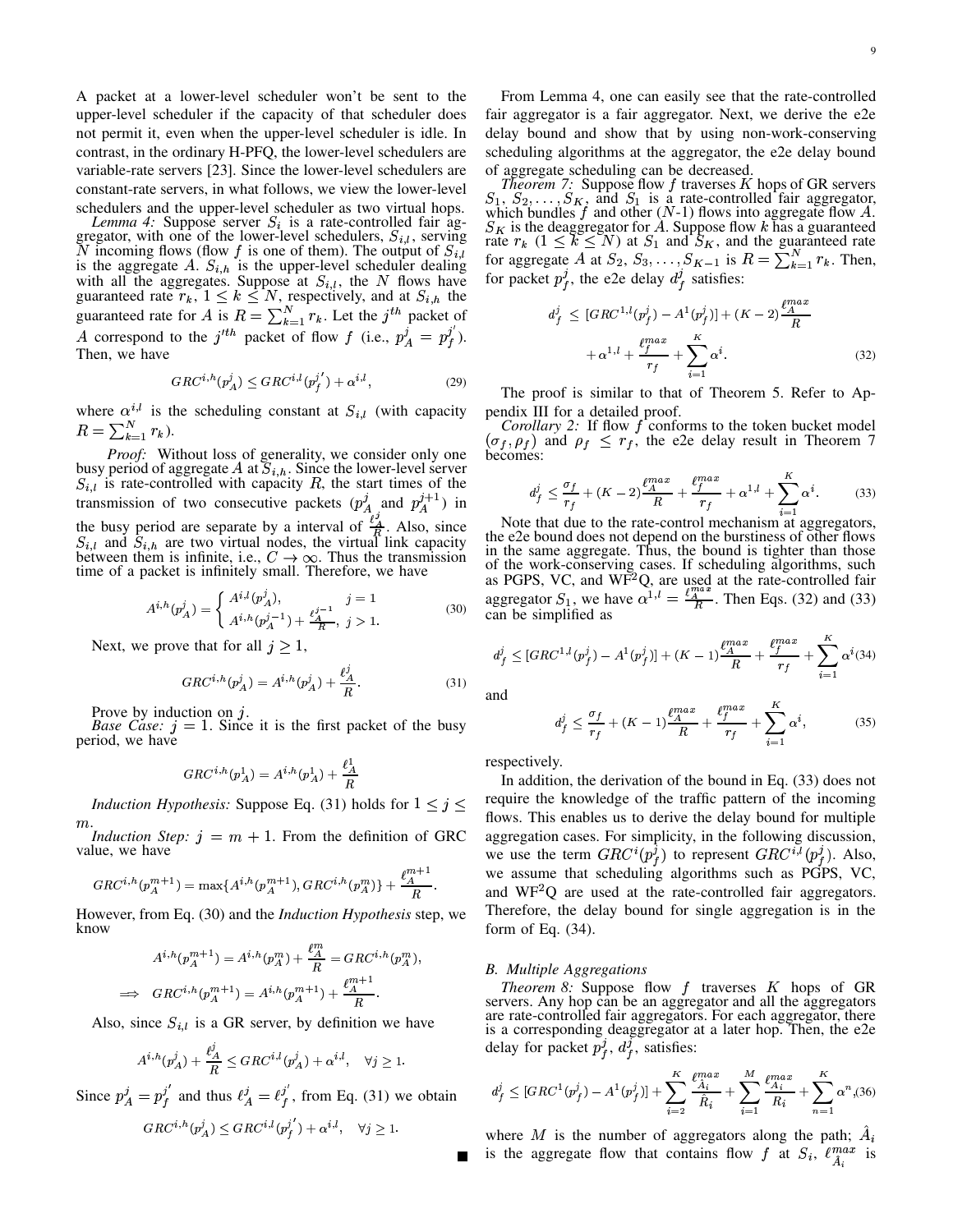

Fig. 4. Comparison of Deterministic Delay Bounds

the maximum packet size in aggregate flow  $A_i$ , and  $R_i$  is and ratethe guaranteed rate for  $\tilde{A}_i$  at  $S_i$ ;  $A_i$  is the  $i^{th}$  aggregate along the path that contains flow f, and  $\ell_{A}^{max}$  and  $R_i$  are  $\ell_{\text{plav a}}$ the maximum packet size in the aggregate and its guaranteed rate, respectively.

To prove the theorem, we first prove two lemmas that consider two basic cases of multiple aggregations: pure recursive aggregation and pure sequential aggregation. Refer to Appendix IV for a detailed proof.

Note that there are a total of  $(K - 1) + M$  terms related to packet size in the above delay bound. They can be understood as follows: the  $(K-1)$  terms in  $\sum_{i=2}^{K} \frac{A_i}{\hat{P}}$  correspond  $\ell^{max}$ <sup>j</sup> ø<sup>s</sup>  $\frac{i}{\pi}$  correspond to the delays at all the hops (except the first hop). In addition, for each aggregation with guaranteed rate  $R_i$ , there is a term  $\frac{\ell_{A_i}^{max}}{B}$  as ov  $\frac{1}{4}$  as overhead. Compared to the delay bound for per-flow scheduling in Eq. (10), Eq. (36) has  $M$  more terms due to aggregation. However, since the guaranteed rates for aggregate flows are much higher at the routers in the aggregation region, the total delay bound in Eq. (36) can be tighter than that in Eq. (10). Further, if there is only one aggregate  $(M=1)$ , and  $S_1$  and  $S_K$  are the aggregator and deaggregator, respectively, Eq. (36) is just Eq. (34).

## V. EVALUATION

In this section, we first use some sample data to numerically calculate the deterministic delay bounds derived so far, and compare them with that of per-flow scheduling. Then, we perform extensive simulations to compare the e2e delays of aggregate and per-flow scheduling.

First, the deterministic bounds are compared using the data in Table 1 of [5]:  $\sigma_f = 100B$ ,  $r_f = 32Kb/s$ ,  $C^i = 150Mb/s$ . All packets are of the same size, 100B, and there are 10 identical flows that make up an e2e aggregate. To see the effect of the number of hops, we vary  $K$  from 3 to 10. As shown in Fig. 4, all the bounds increase linearly with the number of hops, but those for aggregate scheduling increase much more slowly. When the number of hops is large, the delay bounds of aggregate scheduling are smaller than that of per-flow scheduling. The *per-flow bound* is computed from Eq. (10); the *aggregate bound* I, II and III are computed from Eqs. (21), (28) and (35), respectively; and the *limit* I and II



Fig. 5. Simulation Topology

are computed from  $\frac{\sigma_f}{r}$  and  $\frac{\sigma_f}{r}$  $\frac{df}{dt}$  and  $\frac{\sigma_f}{r_f} + \frac{\sum_{k \neq f} \sigma_k}{\sum_{k} r_k}$ , respectively, which are independent of the number of hops.

From this example, one can see that, if the degree of burstiness of the flows is not very high, the delay bounds of aggregate scheduling can be tighter than that of per-flow scheduling. In addition, it shows that hierarchical aggregator and rate-controlled hierarchical aggregator can provide even tighter delay bounds. Moreover, packet size and hop count play a big role in the delay bound under per-flow scheduling, which is much larger than  $\frac{\sigma_f}{\sigma}$ . In cor  $\frac{f}{t}$ . In contrast, they make much less impact on the delay bounds of aggregate scheduling. The result also shows that aggregation is more advantageous if the number of hops is large, similar to the conclusion in [29].

Next, extensive simulation is conducted to compare the actual delay performance of aggregate and per-flow scheduling. The objective of our simulation is twofold: (i) to compare the deterministic delay bounds with the worst-case delay from the simulation and see how tight/loose the deterministic bounds are; and (ii) to compare the worst-case delays of aggregate and per-flow scheduling. We intend to find conditions under which aggregate scheduling outperforms per-flow scheduling in terms of e2e delay.

## *A. Simulation Setup*

In the simulation, we used the *ns2* [30] simulator and the topology in Fig. 5 which is widely-used elsewhere, e.g., [31], [32]. In this topology, a number of 'tagged' flows enter the network at the ingress node  $S_1$ , and traverse all the other nodes until they reach the egress node  $S_n$ . The 'tagged' flows are those of interest to our study; their e2e delays are checked at the egress node. In order to simulate interference by crosstraffic, external traffic is injected at every node on the path. The cross-traffic at each node shares the path with the tagged traffic for only one hop before exiting the network at the next hop. For backbone links, we set the bandwidth to 160Mb and the propagation delay to 2ms, respectively, while for incoming and outgoing links, we set the bandwidth to 10Mb and the propagation delay to 10ms. The total number of tagged flows is fixed at 128, which is divided into multiple aggregates in the aggregate scheduling cases.

The tagged flows are generated by using a modified CBR model with varying packet and burst sizes. Each incoming tagged flow is shaped by a token bucket. The cross traffic is generated by using the Pareto On/Off distribution [33], [34], which can simulate long-range dependency and is known to be suitable for a large volume of traffic.

The *ns2* version of WFQ (Weighted Fair Queueing) was used as the GR scheduler at each backbone node for both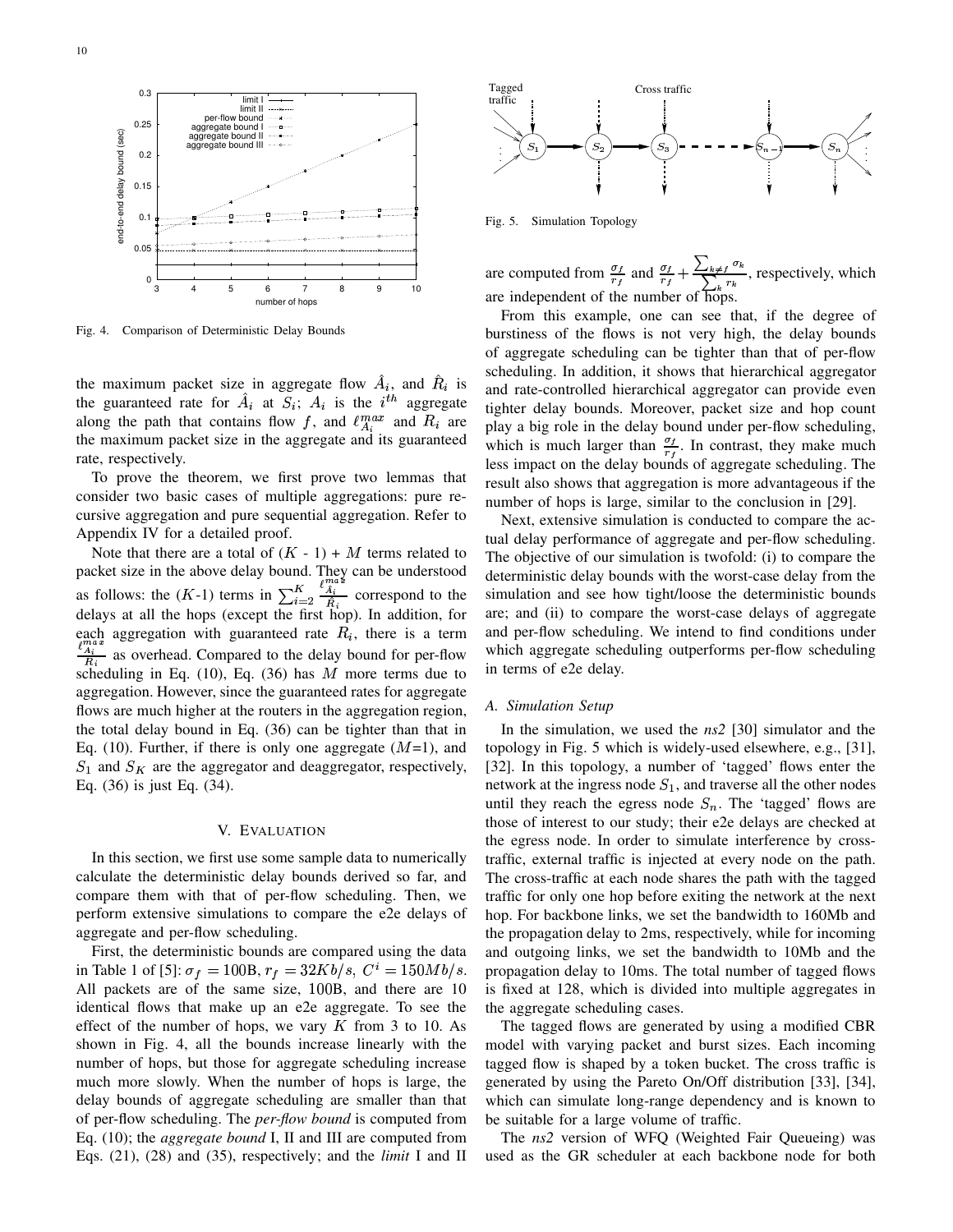

Fig. 6. End-to-End Delay Comparison

per-flow and aggregate scheduling. For aggregate scheduling, two versions of aggregator were used: work-conserving standalone aggregator and non-work-conserving rate-controlled (RC) aggregator. To support the non-work-conserving aggregator, a version of rate-controlled fair queueing was implemented.

# *Parameters*

To run simulations under different scenarios, we vary several parameters, including:

- **–** packet size of the tagged flows
- **–** packet size of cross traffic
- **–** flow rate of the tagged flows
- **–** the number of hops the tagged flows travel
- **–** the number of flows in each aggregate
- **–** the link utilization
- **–** the burstiness of the tagged flows
- **–** the burstiness of the cross traffic
- *Metrics*

The main performance metric is the worst-case e2e delay. For each scenario, 36 independent runs were conducted. All the results are plotted with the 95% confidence interval [35].

# *B. Simulation Results*

*1) A Typical Result:* Fig. 6 shows a typical result of e2e delays under three different scheduling algorithms—per-flow FQ, aggregate FQ (which uses stand-alone work-conserving aggregator), and FIFO queueing. As can be seen, the e2e delay under aggregate FQ is most stable. Aggregate FQ yields not only the smallest worst-case delay but also very small delay variation. In contrast, per-flow FQ yields larger worstcase delays and delay variations; the delay under FIFO has the largest fluctuation and the worst performance. The above results were obtained by using: burst size 10000B; packet size 1000B; tagged flow rate 32Kb/s; hop count  $K = 15$ ; the number of flows in the aggregate  $N = 16$ ; and link utilization 55%. With these values, we can compute the deterministic bounds from Eqs. (10) and (21). The bounds turn out to be 6s for per-flow FQ and 5.53s for aggregate FQ. Both bounds

TABLE II PARAMETERS AND THEIR VALUES IN ANOVA TEST

| <b>Parameters</b>                       | <b>Values</b>   |
|-----------------------------------------|-----------------|
| Tagged flow packet size                 | 100B, 1000B     |
| Cross traffic packet size               | 100B, 1000B     |
| Tagged flow rate                        | 3.2Kbps, 32Kbps |
| Hop count                               | 5, 20           |
| Burst size <sup>a</sup> of tagged flows | 2, 10           |
| Number of tagged flows in one aggregate | 4, 128          |
| Link utilization                        | 5%, 50%         |
| Shape <sup>b</sup> of cross traffic     | 1.1, 1.9        |

 $\blacksquare$  $\overline{a}$ Ĭ.

> *The burst size is a relative value: value k means the burst size is k times of the default packet size.*

> *The 'shape' parameter is used by the Pareto traffic model, which affects the burstiness of the traffic. We use it to vary the burstiness of the cross traffic.*

are much larger than the worst-case delay found from the simulation, implying that they are rather pessimistic.

*2) Homogeneous Case:* To find the main factors that affect the delay performance of both aggregate and per-flow scheduling, we first used homogeneous flows in each aggregate. We used the  $2^k \cdot r$  *factorial design* method [35] to evaluate the contribution of different parameters. Eight parameters  $(k = 8)$ were used, each with two different values. Each scenario was run 36 times ( $r = 36$ ). The parameters and their values are summarized in Table II.

After collecting data, we used statistical tool ANOVA (ANalysis Of VAriance) [35] to analyze the significance of each parameter. Our focus was on the value  $d_r = \frac{d_a}{dt}$ , where  $\mathbf{r}$  and  $\mathbf{r}$  $d_a$  ( $d_f$ ) is the worst-case delay under aggregate (per-flow) scheduling. The intention was to find which parameters affect most the relative delay performance between aggregate and per-flow scheduling. The second parameter—packet size of cross traffic—turned out to have little effect on value  $d_r$ . This is easy to explain, since from the delay bounds in Eqs. (10), (21) and (35), the packet size of cross-traffic shows up only in the term  $\frac{L_{max}}{C_i}$ , which is usually negligible since  $C^i$  is very large. Therefore, we fixed its value at 1500B in all of the following simulations.

To illustrate the effect of the factors on the e2e delay, we ran multiple sets of simulation. For each set of simulation, we varied only one parameter with all the others fixed. All the default values of the parameters are summarized in Table III; the simulation results are summarized in Fig. 7. In Figs. 7 and 8, as well as the following discussion, 'aggregate FQ' stands for aggregate scheduling using stand-alone fair queueing; 'RC aggregate FQ' stands for aggregate scheduling using ratecontrolled (RC) fair queueing.

Let us compare the performance of per-flow and aggregate FQ first. In Fig. 7 (a), as the burst size of the flows increases, the worst-case delay under per-flow FQ increases significantly faster than that under aggregate FQ. Surprisingly, the delays of aggregate FQ do not increase as fast as expected. This behavior can be attributed to the multiplexing gain of aggregate scheduling. In other words, although all flows become much burstier, the probability that all flows reach their peaks (of load) at the same time is very low. Instead, the peaks and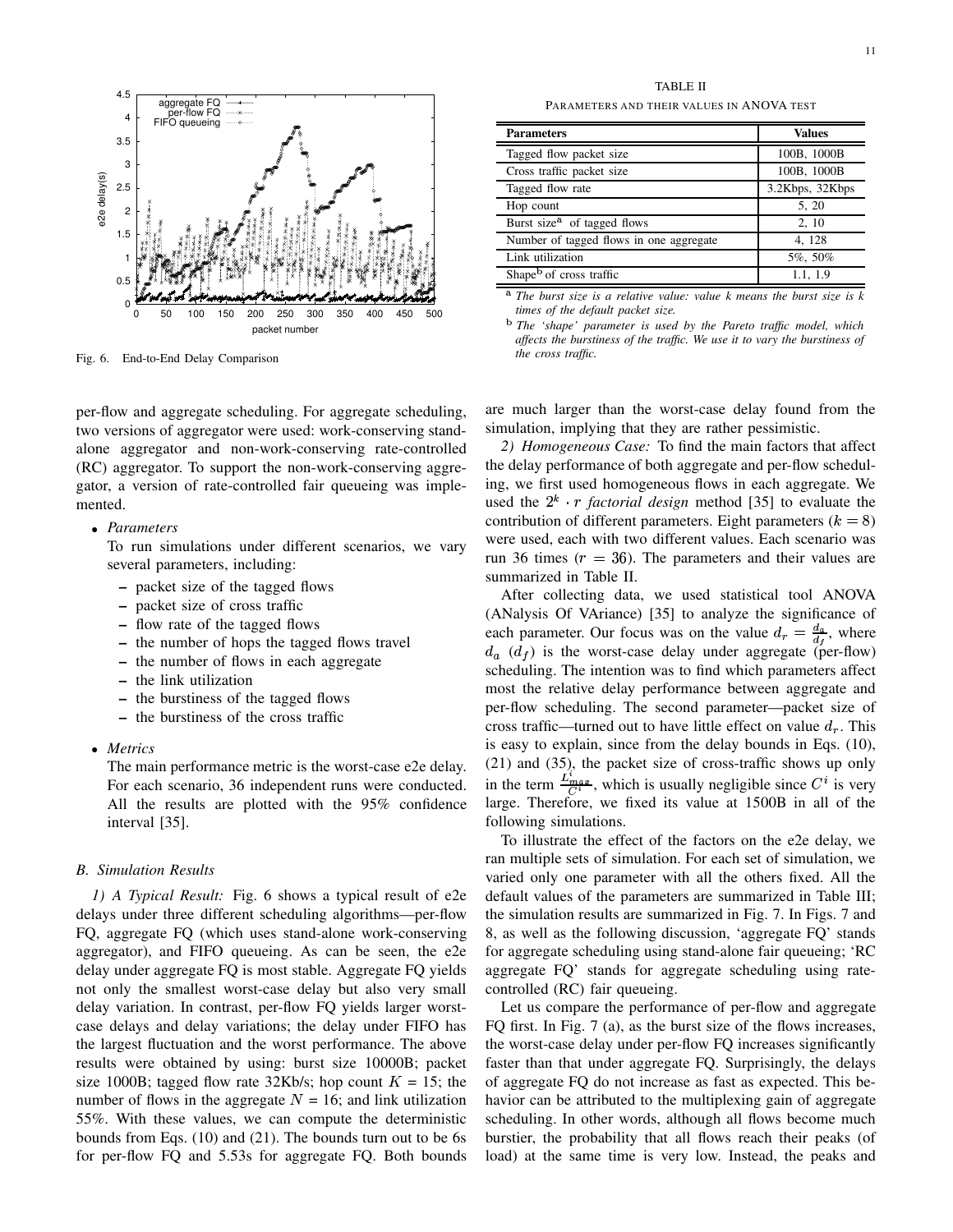TABLE III DEFAULT PARAMETER VALUES

| <b>Parameters</b>                        | <b>Values</b> |
|------------------------------------------|---------------|
| Tagged flow packet size                  | 400B          |
| Tagged flow rate                         | 32Kbps        |
| Hop count                                | 10            |
| Burst size of tagged flows               | 2             |
| Number of tagged flows in each aggregate | 16            |
| Link utilization                         | 25%           |
| Shape of cross traffic                   | 1.5           |
| Cross traffic packet size                | 1500B         |
| Total number of tagged flows             | 128           |

valleys are more likely to be evened out.

In Fig. 7 (b), as the flow rate increases, the worst-case delay under per-flow FQ decreases faster than that under aggregate FQ. Thus aggregate FQ is shown to be more advantageous for lower-rate flows. In Fig. 7 (c) and (d), as the packet size (hop count) increases, the delay under per-flow FQ increases faster than that under aggregate FQ. Thus aggregate FQ is shown to be more advantageous when the packet size (hop count) is large. In Fig. 7 (e), as network link utilization increases, the delay under per-flow FQ increases dramatically faster than that under aggregate FQ, which shows that when the network utilization is high, aggregate FQ becomes more advantageous. In Fig. 7 (f), as the number of flows in an aggregate increases, the e2e delay under aggregate FQ decreases, while that under per-flow FQ remains unchanged. Aggregate FQ is shown to be more advantageous when the number of flows aggregated gets larger. However, as the number increases, the pace of increase becomes smaller since the margin of multiplexing gain decreases.

The effects of flow rate, packet size and hop count can be easily explained by the deterministic bounds. Since GR scheduling algorithms are rate-based, the delay of a flow is coupled with its reserved rate. Although aggregate scheduling has the same problem as per-flow scheduling, the reserved rate for an aggregate  $(R_A)$  is much larger than that of a single flow  $(r<sub>f</sub>)$ , thus the problem is not as severe as in per-flow scheduling. As for packet size, according to Eqs. (10) and (21), the delay bounds are proportional to the maximum packet size in a flow (aggregate). With aggregation, however,  $R_A$  is much larger than  $r_f$ . Thus the delay bound increases much faster under per-flow scheduling. The same holds true for hop count. The effect of link utilization is also related to the coupling problem of GR scheduling. When the link utilization becomes higher, there is less spare bandwidth left. Therefore, the rate for a flow (aggregate) is decreased to the reserved rate for it. Since  $R_A$  is much larger than  $r_f$ , aggregate scheduling has less increase in delay. Finally, since per-flow scheduling is independent of the number of flows in an aggregate  $(N)$ , its delay should not change with  $N$ . For aggregate scheduling, from Eq.  $(21)$ , two terms are related to N, the number of flows:  $\frac{\sum_{k=1}^{n} \ell_k^{max}}{R}$  and  $(K-3) \frac{\ell_A^{max}}{R}$ . Since we are considering identical flows, the first term does not vary with the number of flows. However,  $R$  increases proportionally to  $N$ . Thus the

second term decreases slightly, and then the total e2e delay decreases.

Now look at the results for RC aggregate FQ. In all the scenarios, the worst-case delays under RC aggregate FQ follow the same trend as those under aggregate FQ. However, since the default link utilization if only 25%, RC aggregate FQ performs worst than aggregate FQ; in most cases, its performance is even worst than that of per-flow FQ. This is mainly because RC aggregate FQ is non-work-conserving and does not take advantage of spare bandwidth. On the other hand, as Fig. 7 (e) shows, when the link utilization becomes larger, RC aggregate FQ still performs better than per-flow FQ, and the difference between RC aggregate FQ and aggregate FQ becomes smaller also.

We also ran simulations by varying the burstiness of crosstraffic. As the burstiness of cross traffic increases, the worstcase delay for per-flow scheduling increases faster than those under the two aggregate FQ cases, showing that aggregate scheduling is more robust to the burstiness of cross traffic than per-flow scheduling.

*3) Heterogeneous Case:* After studying the impact of different parameters by using homogeneous flows in a traffic aggregate, we mix heterogeneous flows (in terms of packet size, flow rate, and burst ratio) into the same aggregate to see what kind of flows are suitable to be aggregated together. In the following simulations, we aggregate 16 flows together: 15 of them are identical flows; only one flow is different from the rest. We monitor the worst-case delay of this flow when the parameters of other flows vary.

Fig. 8 (a) shows the result when the small-burst flow (with relative burst size 1) is aggregated with larger-burst flows. As the burst size of the other flows increases, the worstcase delay under aggregate FQ increases quickly. As expected, mixing a flow with other larger-burst flows will hurt its delay performance. Note that the performance of RC aggregate FQ is very stable since the aggregator controls the burstiness of the output aggregate.

Fig. 8 (b) plots the result when a high-rate flow (with rate 128Kbps) is aggregated with low-rate flows. As rate of other flows gets smaller, the delay under both aggregate FQ and RC aggregate FQ increases, with that under aggregate FQ increases faster and eventually becomes larger than the delay under per-flow FQ. From Eq. (21) we can see that as the rates of other flows decrease,  $R$  decreases, thus all three terms—  $\frac{\sum_{k\neq j}\sigma_k}{R}$ ,  $\frac{\sum_{k=1}^{n} \ell_k^{max}}{R}$  and  $(K-3)\frac{\ell_A^{max}}{R}$ —increase, and the total delay increases. Due to the rate-control at the aggregator, the delay increase under RC aggregate FQ is slower.

Fig. 8 (c) shows the result when a small-packet flow (with default size 100B)  $f_s$  is aggregated with large-packet flows. When the packet size of other flows is becomes larger, the delay performance of  $f_s$  is shown to suffer—leading to even larger delay than that under per-flow FQ and RC aggregate FQ. This is because when aggregating with large-packet flows, a small packet has to wait behind other large packets in the same aggregate. This implies that flows of similar packet size should be aggregated together.

For comparison, we also mix a flow with other flows with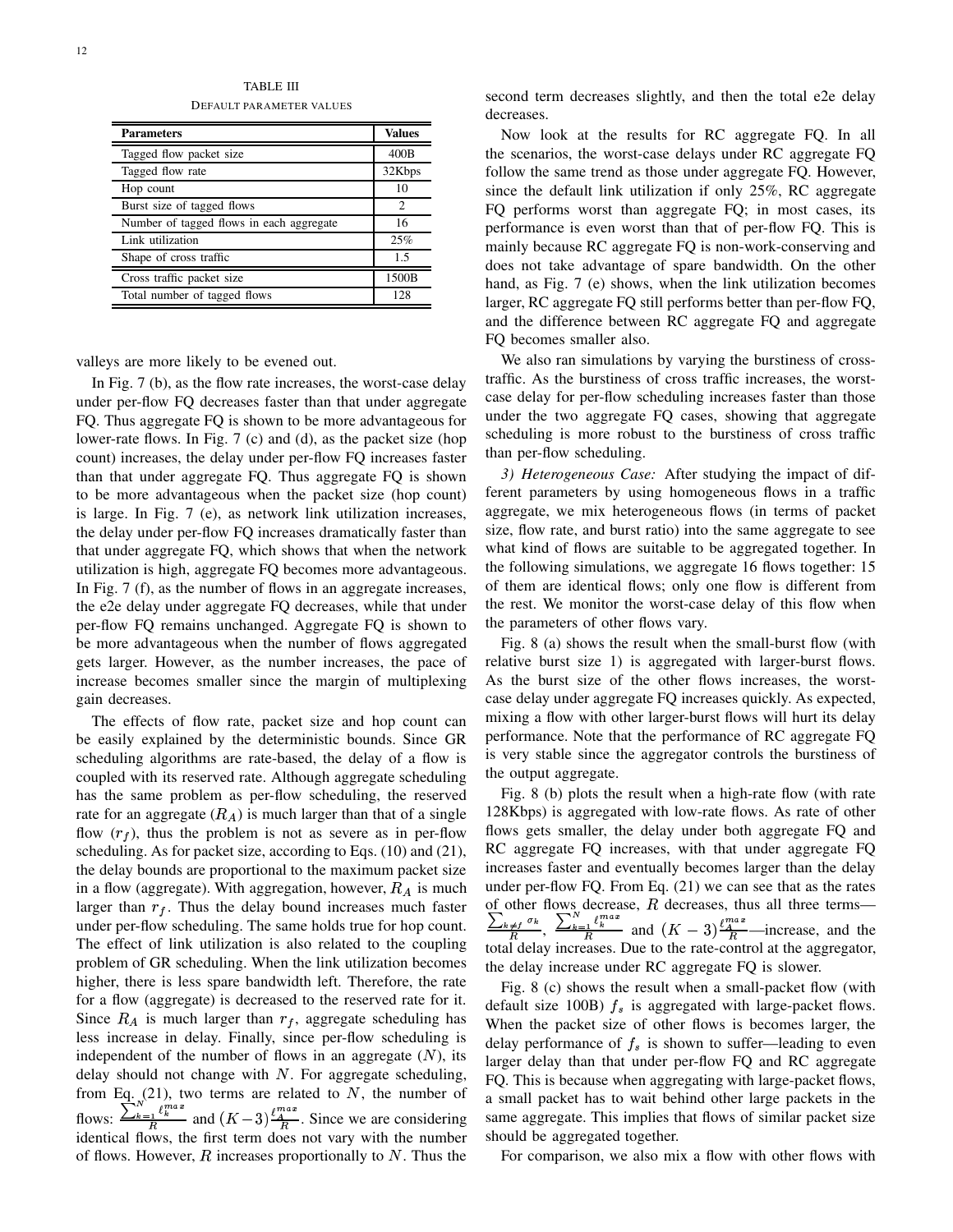

Fig. 7. Comparison of Aggregate and Per-flow Scheduling



smaller burst size, larger flow rate, and smaller packet size. The results show little or marginal change on the worst-case delay of aggregate scheduling. Similarly, the results can be explained by the delay bound in Eqs. (21) and (35).

*4) Case Study with MPEG Traces:* To further compare the delay performance of aggregate FQ and per-flow FQ, we also used real MPEG-4 traces [36] in the simulation. Two video traces were used—high rate "Soccer" and low rate "Silence of the Lambs". The parameters of these two traces are shown in Table IV. They have very different burstiness, packet rate, packet rate variation. With the same simulation setup as before, we mixed 8 tagged flows driven by the "Soccer" trace and 8 other tagged flows driven by the "Silence of the Lambs" trace into an aggregate. The results are summarized in Fig. 9, which shows that for flows driven by both traces, aggregate FQ

provides smaller maximum e2e delays; also, the improvement is much larger for burstier flows driven by the "Silence of the Lambs" trace.

# VI. RELATED WORK AND DISCUSSIONS

Aggregate scheduling has been studied extensively in the literature. In [37], [38], the authors proposed some grouping techniques to optimize the implementation of fair queueing. Certain flows (with similar throughput parameters) are grouped together. For example, the scheme in [38] is confined to ATM networks, in which the routers support only a fixed number of rates, and all the flows of the same rate are placed into a single group. It takes advantage of the fact that all the cells have the same size and all the flows in the same group have the same rate, thus simplifying the sorting of flows. However,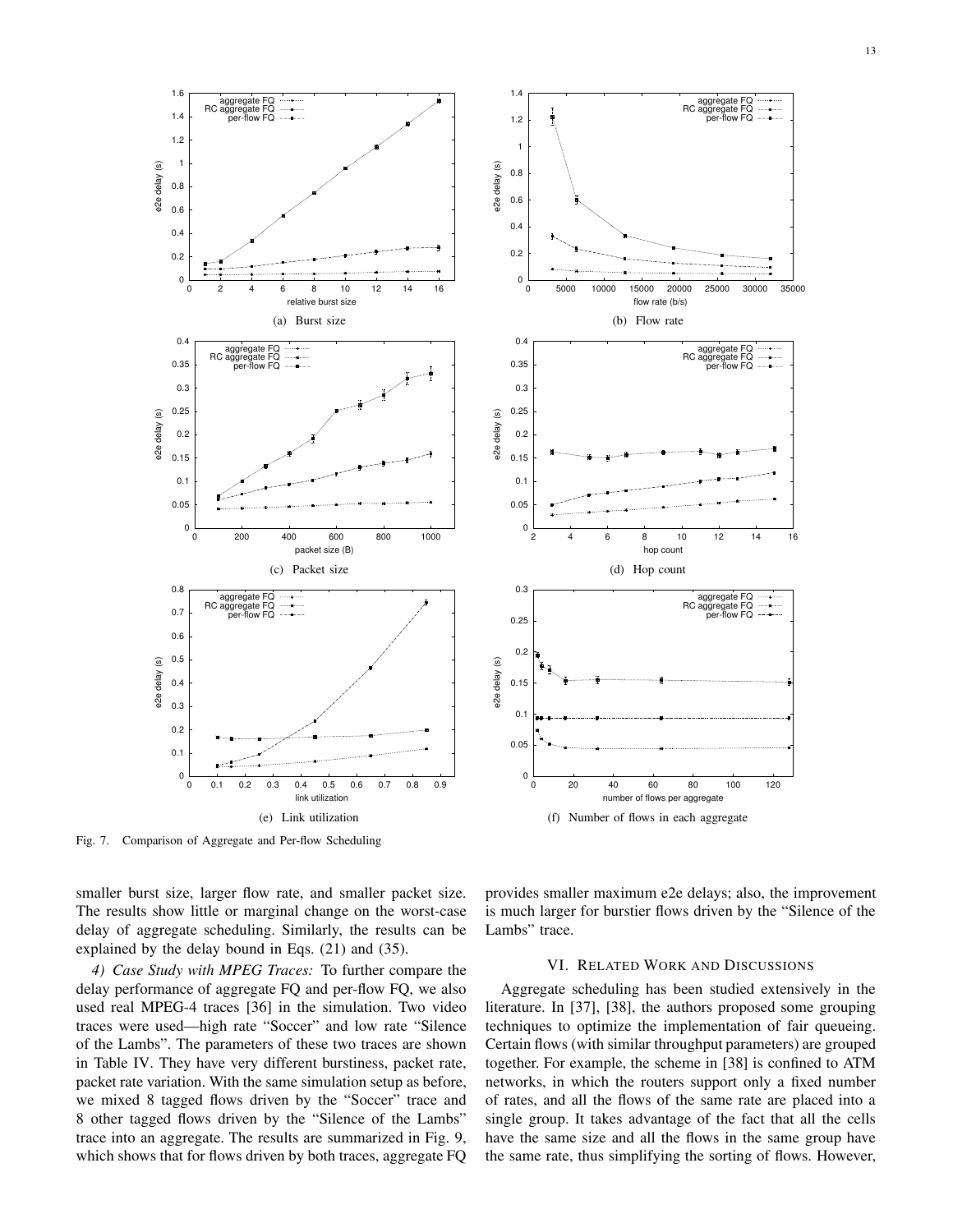

Fig. 8. Aggregate Heterogeneous Flows

it still uses per-flow-based scheduling. Although these two algorithms are sometimes called *aggregate scheduling*, they are different from the aggregate scheduling we are considering, because the core routers still recognize *each individual* flow. They are just efficient implementations of per-flow-based fair queueing. Other work on implementations of fair queueing include [39], [40], [41].

The authors of [42] studied QoS guarantees under aggregation (e2e aggregation was called *grouping*). Similar to our study, fair queueing is used to handle aggregates at core routers (or in aggregation regions). Based on some given e2e delay requirement, they derived the bandwidth and buffer requirements by using the IETF Guaranteed Service (GS) traffic specification (TSpec), and demonstrated the advantages in aggregating flows of equal or similar delay requirements.

TABLE IV PARAMETERS OF THE VIDEO TRACES

|               | Frame Size (KB) |       | <b>Bit Rate (Kbps)</b> |         | <b>Burst Size</b> |
|---------------|-----------------|-------|------------------------|---------|-------------------|
| Video Name    | Mean            | Peak  | Mean                   | Peak    | (Kb)              |
| <b>Soccer</b> | 5.53            | 17.93 | 1,106.6                | 3,585.4 | 140               |
| Silence*      | 0.53            | 11.29 | 105.6                  | 2.258.4 | 70                |

\* Silence of the Lambs



Fig. 9. Delay Results for Video Traces

By contrast, we derived the e2e delay bound under a given bandwidth guarantee without considering any buffer requirement.

Although the main focus of [22] is QoS routing, it discussed flow aggregation by defining the notion of '*burst ratio*.' For flows conforming to the token bucket model, the burst ratio  $r$ is the ratio of the burst size to the average rate, or  $\sigma/\rho$ . The authors suggested aggregation of flows of same or similar burst ratio, since flows with the same burst ratio can be merged and divided without changing the burst ratio of the resulting flows. This conclusion is the same as ours in the work-conserving case in Section IV. The authors of [22] analyzed some e2e delay for fluid traffic model, without considering any non-fluid traffic model. In contrast, our delay bound analysis is based on packet traffic model.

Cobb's work [16], [17] is closest to ours. He studied the delay bound problem of aggregate scheduling by using rate-based scheduling algorithms. The core routers treat each aggregate as a single flow, and handle all the aggregates by using rate-based fair queueing. He defined a type of fair aggregator and showed that, by using rate-based fair queueing, the e2e delay is bounded. Such aggregator can be used to aggregate the traffic recursively, and the e2e delay is still bounded. He also proposed two types of fair aggregator, called the *basic fair aggregator* and *greedy fair aggregator*. By using such aggregators, he showed that the e2e delay bound can be even smaller than the per-flow e2e delay bound.

We have several observations on the results in [16], [17]. First, the main idea of its *fair aggregator* is to control the burst of an aggregate. Such an aggregator works in a nonwork-conserving way. Second, the hidden assumption of the *basic fair aggregator* and *greedy fair aggregator* is that only one aggregate goes out of an aggregator. In other words, all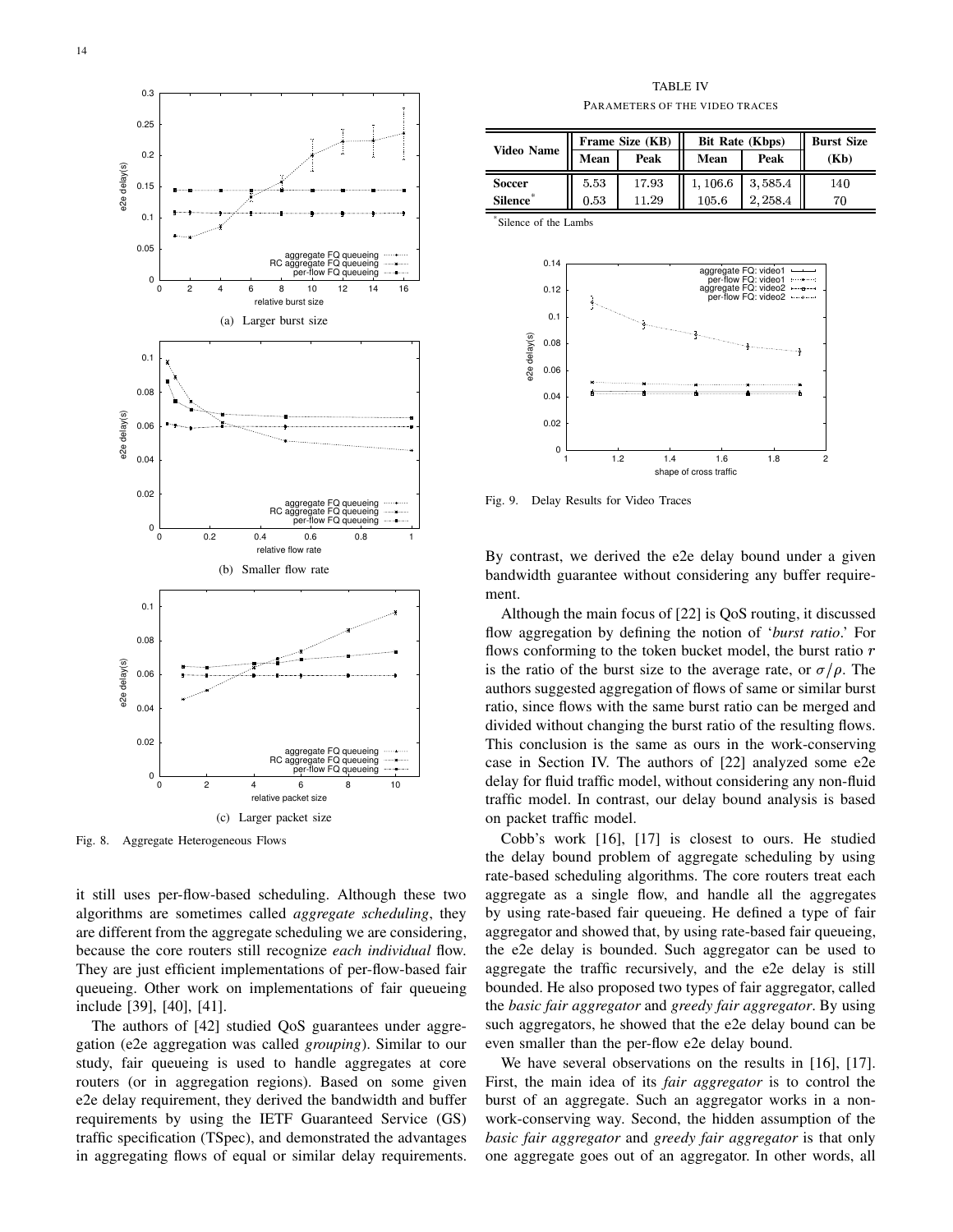the flows going through the same outgoing link belong to the same aggregate. In contrast, our work is more general. In Section III we showed that the delay bounds exist even for work-conserving aggregators. In Section IV, we extended the result in [17] by allowing multiple aggregates going out of the same link of an aggregator, and derived the e2e delay bound under token bucket traffic model.

## *DiffServ and Aggregate GR scheduling*

The main difference between DiffServ and the proposed aggregate GR scheduling architecture is the way packets in the same class are scheduled. Although it is not specified in the DiffServ standard documents, FIFO queueing is usually used for packet scheduling within each class, thus resulting in coarse-grained control of delay performance.

In the context of DiffServ, the authors of [5] studied the worst-case delay bound of FIFO queueing, showing unsatisfactory performance of it. For a certain class of traffic, such as EF, the e2e delay bound exists only if the network utilization of that class is sufficiently low. In such a case, the delay bound is a function of the utilization of any link in the network, the maximum hop count of any flow, and the shaping parameters at the network ingress nodes. However, if the utilization is high, the e2e delay could be unbounded. Specifically, Charny [5] showed that for any given values of delay, hop count and utilization, it is possible to construct a network in which the e2e queueing delay experienced by some flow exceeds the chosen delay value. The main reason for this unbounded delay is that the e2e delay experienced by a packet under FIFO queueing is severely affected by the cross traffic. Moreover, the e2e delay depends not only on the behavior of the flows that directly share queues with the packet in question, but also on the behavior and arrival pattern of flows in the entire network (which may not directly share queues with that packet). Charny [5] showed that, for realtime traffic such as voice, achieving an acceptable delay bound under FIFO queueing requires the network utilization of such traffic to be rather low.

In aggregate GR scheduling architecture, the definition of traffic aggregates is more flexible and finer-grained than the DS traffic classes. Traffic within the same DS class can be grouped into multiple different aggregate flows that can be differentiated in aggregation regions by using the fair queueing algorithms of IntServ. Moreover, at aggregators, flows are bundled into aggregates by more intelligent scheduling schemes, instead of FIFO queueing.

# *Advantages and Disadvantages of Traffic Aggregation*

With traffic aggregation, the core routers need to maintain fewer states, making packet classification and scheduling simpler. Flow aggregation is also beneficial to the flows with low bandwidth requirements, because, under GR scheduling algorithms—which couples bandwidth and delay—the flows with low bandwidth requirements will suffer long delays; but aggregation usually alleviates this problem. More importantly, as shown earlier, aggregate-based GR scheduling can provide guaranteed QoS, such as e2e delay bound.

However, aggregation also comes with its own disadvantages: the flows in the same aggregate cannot isolate from, and protect against, other flows. Therefore, the QoS guarantee of a flow will be affected by others in the same aggregate, and all the flows within an aggregate will receive roughly the same service. Due to the lack of isolation within an aggregate, bursty flows can 'steal' the bandwidth from wellbehaving flows and unduly degrade their QoS. This problem can become worse in multi-service networks [29]. However, as pointed out in [22], the problem can be controlled if flows are selectively aggregated, i.e., only those flows that have some common characteristics are aggregated (which is similar to our conclusion; see the results in Section III). Moreover, 'fair' aggregation can also alleviate this problem. In this paper, we have shown this feature by using GR scheduling algorithms for aggregate flows.

# VII. CONCLUSIONS AND FUTURE WORK

In this paper, we first derived deterministic delay bounds for aggregates under the assumption that the incoming traffic at each aggregator conforms to the token bucket model and guaranteed-rate (GR) scheduling algorithms are used in each aggregation region. We considered three types of GR scheduling algorithms at an aggregator: stand-alone, twolevel hierarchical, and rate-controlled two-level hierarchical GR algorithms. The delay bounds are shown to depend on several factors, such as the scheduling constant at each hop and the latency at the aggregator. We should, therefore, use the scheduling algorithms with a small scheduling constant at each hop, and those with small latency at aggregators. Among all the rate-based scheduling algorithms, PGPS, VC, and WF<sup>2</sup>Q have the smallest scheduling constant  $(\frac{L_{max}}{C_i})$  and latency  $\left(\frac{\ell_f^{max}}{r_f} + \frac{L_{max}^i}{C_i^i}\right)$  for flow f). The delay bounds also indicate that it is beneficial to aggregate flows with similar burst ratios. Aggregate scheduling provides better e2e delay bounds when a large number of hops use aggregate scheduling, because the overhead at the aggregators will be offset by the larger guaranteed rate for an aggregate. If the number of hops is small, the aggregation overhead becomes 'relatively' significant.

We also showed by simulation that aggregate scheduling is robust. By exploiting multiplexing gains, it can provide better worst-case delay performances than per-flow scheduling, as long as those flows aggregated together are not very diverse in terms of packet size, flow rate, and burst ratio. In addition, the simulation results also showed that in most scenarios non-work-conserving aggregator performs worse than workconserving aggregator, since it does not take advantage of the spare bandwidth in the network. Also, the deterministic bounds are shown to be rather pessimistic. Although the simulation may not capture the worst-case e2e delay, it implies that the probability for the worst-case e2e delay to happen be very small.

Note that resource reservation and admission control are not covered in this paper, but techniques such as [11] can be used for this purpose. We also assume that the e2e path in an aggregation region can be set up by traffic engineering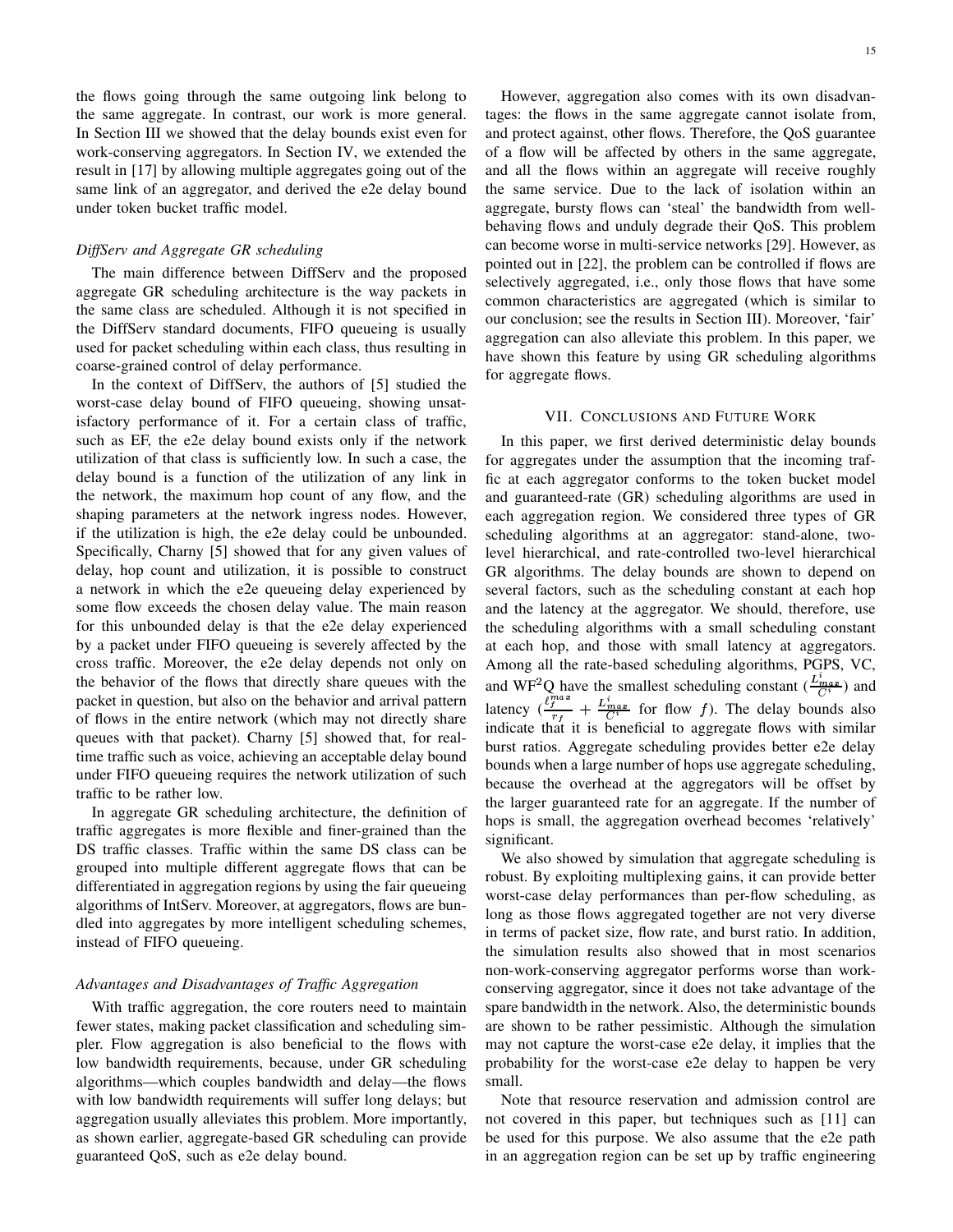mechanisms similar to the way the Label Switched Path (LSP) is set up in an MPLS network.

The large gap between the deterministic delay bound and the worst-case delay found from the simulations suggests the need for investigation into the stochastic behavior of aggregate scheduling. We are currently exploring ways to find statistical delay bounds for traffic aggregates. With such bounds, one can admit more flows and enhance network utilization.

## ACKNOWLEDGMENT

The authors would like to thank the members of DiffServ Group of RTCL for their insightful comments on this work.

#### **REFERENCES**

- [1] R. Braden, D. Clark, and S. Shenker, "Integrated services in the Internet architecture: an overview," RFC 1633, June 1994.
- [2] H. Zhang, "Service disciplines for guaranteed performance service in packet-switching networks," *Proc. IEEE*, vol. 83, no. 10, pp. 1374–1396, Oct. 1995.
- [3] S. Blake, D. L. Black, M. A. Carlson, *et al.*, "An architecture for differentiated services," RFC 2475, Dec. 1998.
- [4] B. Davie, A. Charny, J. C. R. Bennett, *et al.*, "An expedited forwarding PHB (Per-Hop Behavior)," RFC 3246, Mar. 2002.
- [5] A. Charny and J.-Y. L. Boudec", "Delay bounds in a network with aggregate scheduling," in *Proc. of QofIS'00*, Oct. 2000, pp. 1–13.
- [6] F. Baker, C. Iturralde, F. L. Faucheur, *et al.*, "Aggregation of RSVP for IPv4 and IPv6 reservation," RFC 3175, Sept. 2001.
- [7] J. Ehrensberger, "Resource demand of aggregated resource reservations," in *1st European Conf. on Universal Multiservice Networks (ECUMN)*, Oct. 2000, pp. 56–61.
- O. Schelén and S. Pink, "Aggregating resource reservation over multiple routing domains," in *Proc. of IWQoS'98*, May 1998, pp. 29–32.
- [9] A. Terzis, L. Zhang, and E. L. Hahne, "Reservations for aggregate traffic: Experiences from an RSVP tunnels implementation," in *Proc. of IWQoS'98*, May 1998, pp. 23–25.
- [10] B.-K. Choi, D. Xuan, R. Bettati, *et al.*, "Scalable QoS guaranteed communication services for real-time applications," in *Proc. of IEEE ICDCS'00*, Apr. 2000, pp. 180–187.
- [11] H. Fu and E. W. Knightly, "Aggregation and scalable QoS: A performance study," in *Proc. of IWQoS'01*, June 2001, pp. 39–50.
- [12] S. Berson and S. Vincent, "Aggregation of Internet integrated services state," in *Proc. of IWQoS'98*, May 1998, pp. 26–28.
- [13] H. Zhang and S. Keshav, "Comparison of rate-based service disciplines," in *Proc. of ACM SIGCOMM'91*, Aug. 1991, pp. 113–121.
- [14] T. Li and Y. Rekhter, "A provider architecture for differentiated services and traffic engineering (PASTE)," RFC 2430, Oct. 1998.
- [15] D. Awduche, J. Malcolm, J. Agogbua, *et al.*, "Requirements for traffic engineering over MPLS," RFC 2702, Sept. 1999.
- [16] J. A. Cobb, "Preserving quality of service guarantees in spite of flow aggregation," in *Proc. of IEEE ICNP'98*, Oct. 1998, pp. 90–97.
- [17] ——, "Preserving quality of service guarantees in spite of flow aggregation," *IEEE/ACM Trans. Networking*, vol. 10, no. 1, pp. 43–53, Feb. 2002.
- [18] P. Goyal, S. S. Lam, and H. M. Vin, "Determining end-to-end delay bounds in heterogeneous networks," in *Proc. of NOSSDAV'95*, Apr. 1995, pp. 287–298.
- [19] D. Stiliadis and A. Varma, "Latency-rate servers: A general model for analysis of traffic scheduling algorithms," *IEEE/ACM Trans. Networking*, vol. 6, no. 5, pp. 611–624, Aug. 1998.
- [20] A. K. Parekh and R. G. Gallager, "A generalized processor sharing approach to flow control in integrated services networks: The single node case," *IEEE/ACM Trans. Networking*, vol. 1, no. 3, pp. 344–357, June 1993.
- [21] L. Zhang, "Virtual Clock: A new traffic control algorithm for packetswitched networks," *ACM Trans. Computer Systems*, vol. 9, no. 2, pp. 101–124, May 1991.
- [22] S. Vutukury and J. Garcia-Luna-Aceves, "A scalable architecture for providing deterministic guarantees," in *Proc. of IEEE IC3N'99*, Oct. 1999, pp. 534–539.
- [23] J. C. R. Bennett and H. Zhang, "Hierarchical packet fair queueing algorithms," in *Proc. of ACM SIGCOMM'96*, Aug. 1996, pp. 143–156.
- [24] ——, "WF<sup>2</sup>Q: Worst-case fair weighted fair queueing," in *Proc. of IEEE INFOCOM'96*, Mar. 1996, pp. 120–128.
- [25] W. Sun and K. G. Shin, "Delay bounds for end-to-end traffic aggregate under guaranteed rate scheduling algorithms," Dept. of EECS, Univ. of Michigan, Tech. Rep., 2002. [Online]. Available: http://www.eecs.umich.edu/˜wsunz/publications/aggr-sched.ps
- [26] J.-Y. L. Boudec", "Application of network calculus to guaranteed service networks," *IEEE Trans. Inform. Theory*, vol. 44, no. 3, pp. 1087–1096, May 1998.
- [27] H. Zhang and D. Ferrari, "Rate-controlled service disciplines," *J. of High Speed Networks*, vol. 3, no. 4, pp. 389–412, 1994.
- [28] S. Keshav, *An Engineering Approach to Computer Networking*. Addison Wesley, 1997.
- [29] K. Dolzer, W. Payer, and M. Eberspächer, "A simulation study on traffic aggregation in multi-service networks," in *Proc. of IEEE Conf. on High Performance Switching and Routing*, June 2000, pp. 157–165.
- [30] "ns2 simulator." [Online]. Available: http://www.isi.edu/nsnam/ns/
- [31] R. A. Guérin and V. Pla, "Aggregation and conformance in differentiated service networks: A case study," *ACM Computer Communication Review*, vol. 31, no. 1, pp. 21–32, Jan. 2001.
- [32] J. Sahni, P. Goyal, and H. M. Vin, "Scheduling CBR flows: FIFO or per-flow queueing?" in *Proc. of NOSSDAV'99*, June 1999.
- [33] W. E. Leland, M. S. Taqqu, W. Willinger, *et al.*, "On the self-similar nature of Ethernet traffic (extended version)," *IEEE/ACM Trans. Networking*, vol. 2, no. 1, pp. 1–15, Feb. 1994.
- [34] A. Popescu, "Traffic self-similarity," in *Proc. of IEEE Intl. Conf. on Telecommunications (ICT2001)*, June 2001.
- [35] R. Jain, *The Art of Computer Systems Performance Analysis*. John Wiley & Sons, 1991.
- [36] F. Fitzek and M. Reisslein, "MPEG-4 and H.263 video traces for network performance evaluation," *IEEE Network*, vol. 15, no. 6, pp. 40–54, Nov./Dec. 2001.
- [37] J. L. Rexford, A. G. Greenberg, and F. G. Bonomi, "Hardware-efficient fair queueing architectures for high-speed networks," in *Proc. of IEEE INFOCOM'96*, Mar. 1996, pp. 638–646.
- [38] J. C. R. Bennett, D. C. Stephens, and H. Zhang, "High speed, scalable, and accurate implementation of packet fair queueing algorithms in ATM networks," in *Proc. of IEEE ICNP'97*, Oct. 1997, pp. 7–14.
- [39] D. C. Stephens and H. Zhang, "Implementing distributed packet fair queueing in a scalable switch architecture," in *Proc. of IEEE INFO-COM'98*, Mar. 1998, pp. 282–290.
- [40] F. M. Chiussi and V. Sivaraman, "Implementing fair queueing in ATM switches. I. a practical methodology for the analysis of delay bounds," in *GLOBECOM'97*, Nov. 1997, pp. 509–518.
- [41] F. M. Chiussi and A. Francini, "Implementing fair queueing in ATM switches: the discrete-rate approach," in *Proc. of IEEE INFOCOM'98*, Mar. 1998, pp. 272 –281.
- [42] J. Schmitt, M. Karsten, L. Wolf, *et al.*, "Aggregation of guaranteed service flows," in *Proc. of IWQoS'99*, June 1999, pp. 147–155.

#### APPENDIX I

# PROOF OF COROLLARY 1

*Proof:* Similar to Theorem 4, from Lemma 3 we have

$$
GRC^{i+1}(p_A^{j'})\leq GRC^i(p_f^j)+\frac{\sum_{k\neq f}\tilde{\sigma}_k+\ell_f^{max}}{R}+\alpha^i.
$$

Replacing  $\sum_{k \neq j} \tilde{\sigma}_k$  by (27), we obtain

$$
GRC^{i+1}(p_A^j)
$$
  
\n
$$
\leq GRC^i(p_f^j) + \frac{\sum_{k \neq f} \sigma_k + L_{max}^i + 2\ell_f^{max} + 2\ell_A^{max}}{R} + \alpha^i.(37)
$$

Thus for the two-level hierarchical H-WF<sup>2</sup>Q aggregator  $S_i$ , it is a fair aggregator with aggregation constant  $\gamma^{i}$  =  $\frac{\sum_{k\neq f}\sigma_k + L_{max}^n + 2l_f^{max} + 2l_A^{max}}{R}$ .

Then, similar to the proof of Theorem 5, the e2e delay  $d_f^j$ satisfies

$$
d_f^j \le \frac{\sigma_f}{r_f} + \gamma^1 + (K - 3) \frac{\ell_A^{max}}{R} + \frac{\ell_f^{max}}{r_f} + \alpha_H^1 + \sum_{i=2}^K \alpha^i. \tag{38}
$$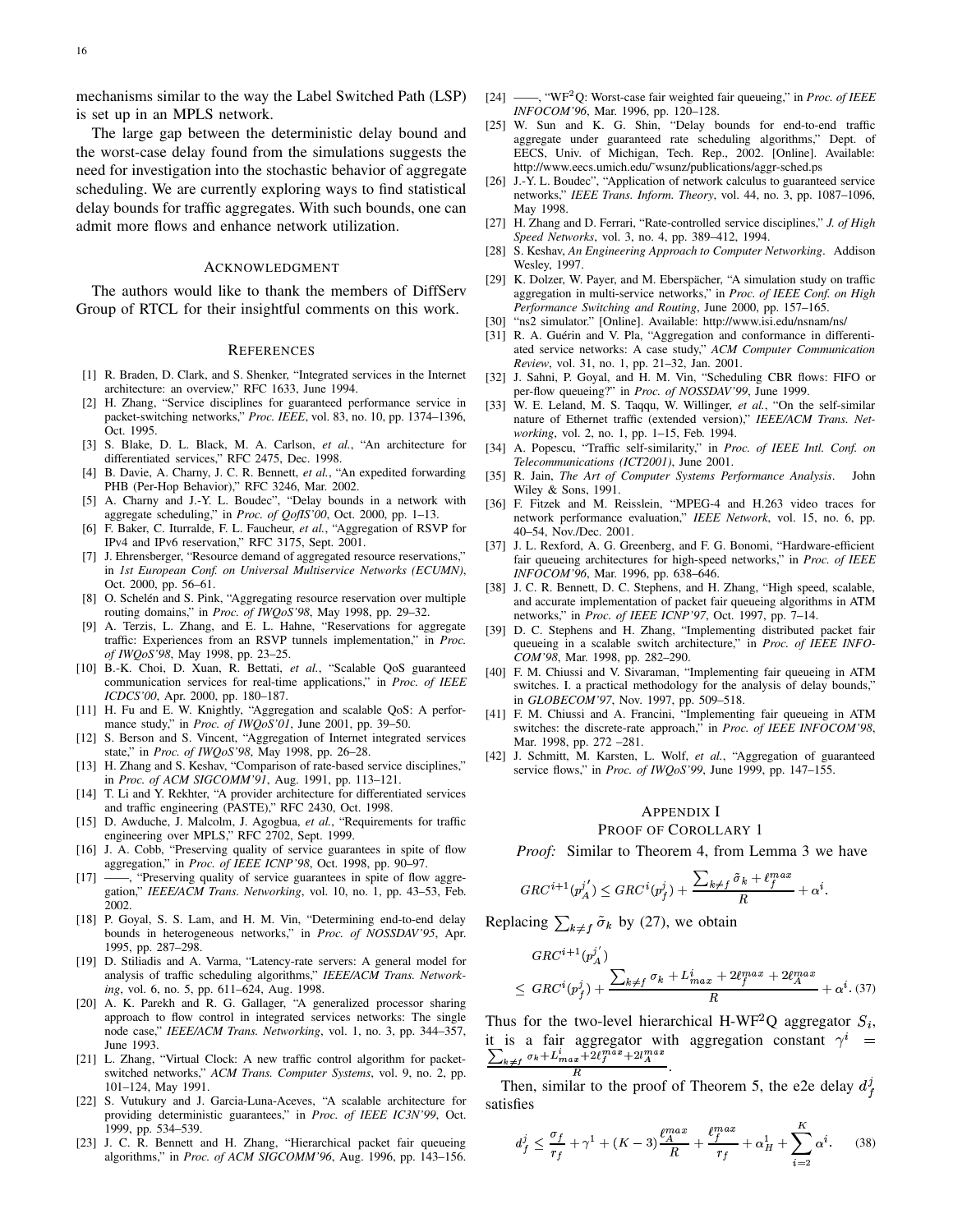Г

Also, since  $S_1$  is a hierarchical aggregator, from Fact 1 we know that its scheduling constant is larger than that of the stand-alone server:

$$
\alpha_H^1 \leq \alpha^1 + \frac{\ell_A^{max} + (L_{max}^1 - \ell_A^{max})\frac{R}{C^1}}{R} \leq \alpha^1 + \frac{L_{max}^1}{R}.
$$
 (39)

Rearranging the terms in Eq. (38), we obtain Eq. (28).

# APPENDIX II PROOF OF THEOREM 6

*Proof:* For the convenience of description, we regard the other (N-1) flows in aggregate flow A as a virtual flow  $\bar{f}$ , and prove the lemma for any time t in flow  $\bar{f}$ 's backlogged period.

Consider the two-level hierarchical H-PFQ scheduler  $S_i$ . At the upper-level scheduler, aggregate flow  $A$  is treated as a single flow conforming to the token bucket model  $(\sigma_A, \rho_A)$ , where  $\sigma_A = \sum_{k=1}^{N} \sigma_k$  and  $\rho_A = \sum_{k=1}^{N} \rho_k$ ; at the lowerlevel variable-rate scheduler,  $N$  flows are aggregated into <sup>4</sup>. *As pointed out in [38], by defining virtual times in unit of bits instead of in unit of seconds, many properties of constant-rate packet schedulers still hold for variable-rate packet schedulers.*

Consider any backlogged period  $(\tau, t]$  of flow f at  $S_i$ . For any flow k and time t, from Eqs. (24) and (25) we obtain:

$$
\begin{array}{l} W_{k,GPS}^i(0,t)-W_{k}^i(0,t) \, \le \, \lambda_k^i, \\ W_{k}^i(0,t)-W_{k,GPS}^i(0,t) \, \le \, \delta_k^i. \end{array}
$$

Thus, for flow f at the lower-level scheduler  $S_{i,l}$ ,

$$
W_f^i(\tau, t) = W_f^i(0, t) - W_f^i(0, \tau)
$$
  
\n
$$
\leq [W_{f, GPS}^i(0, t) - W_{f, GPS}^i(0, \tau)] + \lambda_f^i + \delta_f^i
$$
  
\n
$$
= W_{f, GPS}^i(\tau, t) + \lambda_f^i + \delta_f^i.
$$
 (40)

Let  $W_l^i(\tau, t)$  be the total service provided by  $S_{i,l}$ , a variablerate scheduler, during  $(\tau, t]$ . Since flow  $\bar{f}$  is backlogged during this period,  $f$  at most gets its reserved share at the corresponding GPS server at  $S_{i,l}$ , and  $W_l^i(\tau, t)$  reaches  $S_{i,l}$ 's capacity during the period. Thus,

$$
W^i_{f, GPS}(\tau, t) \ \leq \ \frac{r_f}{R} \cdot W^i_l(\tau, t)
$$

For  $t = t_k$ , the time when  $k^{th}$   $(k \ge 1)$  packet in aggregate A is sent out, we have

$$
W_t^i(\tau, t_k) = W_A^i(\tau, t_k), \qquad k \ge 1
$$
  

$$
\implies W_{f, GPS}^i(\tau, t_k) \le \frac{r_f}{R} \cdot W_A^i(\tau, t_k), \quad k \ge 1.
$$

For  $t_k \leq t \leq t_{k+1}$   $(k \geq 0$  and assume  $t_0 = \tau$ ), since  $W_{f,GBS}^{i}(\tau,t) = W_{f,GBS}^{i}(\tau,t_k)$  and  $W_{A}^{i}(\tau,t) = W_{A}^{i}(\tau,t_k),$ we obtain,

$$
W^i_{f,GPS}(\tau,t) \ \leq \ \frac{r_f}{R} \cdot W^i_A(\tau,t), \quad t_k \leq t \leq t_{k+1}, k \geq 0.
$$

Therefore,

$$
W_{f,GPS}^i(\tau,t) \le \frac{r_f}{R} \cdot W_A^i(\tau,t), \quad t \ge \tau. \tag{41}
$$

Similarly, for aggregate  $A$  at the upper-level scheduler, we have

$$
W_A^i(\tau, t) = W_A^i(0, t) - W_A^i(0, \tau)
$$
  
\n
$$
\geq [W_{A, GPS}^i(0, t) - W_{A, GPS}^i(0, \tau)] - \lambda_A^i - \delta_A^i
$$
  
\n
$$
= W_{A, GPS}^i(\tau, t) - \lambda_A^i - \delta_A^i.
$$
 (42)

From Eqs.  $(40)$ ,  $(41)$ , and  $(42)$  we obtain

$$
W_{\tilde{f}}^{i}(\tau,t) = W_{A}^{i}(\tau,t) - W_{f}^{i}(\tau,t)
$$
  
\n
$$
\geq [W_{A}^{i}(\tau,t) - \frac{r_{f}}{R}W_{A}^{i}(\tau,t)] - [\lambda_{f}^{i} + \delta_{f}^{i}]
$$
  
\n
$$
\geq (1 - \frac{r_{f}}{R})[W_{A,GPS}^{i}(\tau,t) - \lambda_{A}^{i} - \delta_{A}^{i}] - [\lambda_{f}^{i} + \delta_{f}^{i}].
$$
 (43)

Since f is backlogged during  $(\tau, t]$ , so must A during this period, and hence

$$
W_{A, GPS}^{i}(\tau, t) \ge R \cdot (t - \tau). \tag{44}
$$

Since  $\tau$  is the start time of the backlogged period, the backlog of f at  $\tau$  is 0. Thus the backlog of f at time t,  $Q_{\tau}^{i}(t)$ , is

$$
Q_f^i(t) = \sum_{k \neq f} A_k(\tau, t) - W_f^i(\tau, t)
$$
  
\n
$$
\leq \sum_{k \neq f} [\sigma_k + \rho_k(\tau, t)] - (1 - \frac{r_f}{R}) W_{A, GPS}^i(\tau, t)
$$
  
\n
$$
+ (1 - \frac{r_f}{R}) [\lambda_A^i + \delta_A^i] + [\lambda_f^i + \delta_f^i]
$$
  
\n
$$
\leq [\sum_{k \neq f} \sigma_k + (R - r_f)(t - \tau)] - (1 - \frac{r_f}{R}) \cdot R \cdot (t - \tau)
$$
  
\n
$$
+ (1 - \frac{r_f}{R}) [\lambda_A^i + \delta_A^i] + [\lambda_f^i + \delta_f^i]
$$
  
\n
$$
\leq \sum_{k \neq f} \sigma_k + (1 - \frac{r_f}{R}) [\lambda_A^i + \delta_A^i] + [\lambda_f^i + \delta_f^i].
$$
 (45)

Note that Eq.  $(45)$  holds for any time t. Similar to the proof of Theorem 3 in [19], we obtain the total burstiness of the  $(N-$ 1) outgoing flows as:

$$
\sum_{k \neq f} \tilde{\sigma}_k \leq \sum_{k \neq f} \sigma_k + [\lambda_f^i + \delta_f^i] + (1 - \frac{r_f}{R})[\lambda_A^i + \delta_A^i].
$$

# APPENDIX III

## PROOF OF THEOREM 7

*Proof:* Let  $p_A^j$  be the packet corresponding to packet  $p_f^j$ of flow  $f$ . From Lemma 4 we have

$$
GRC^{1,h}(p_A^{j'})\leq GRC^{1,l}(p_f^j)+\alpha^{1,l}.
$$

Also, since virtual server  $S_{1,h}$  and  $S_2, \dots, S_{K-1}$  are GR servers for aggregate flow  $A$ , from Lemma 2 we have

$$
\begin{aligned} & GRC^2(p_A^{j'}) \: \le \: GRC^{1,h}(p_A^{j'}) + \frac{\ell_A^{max}}{R} + \alpha^{1,h}, \\ & GRC^3(p_A^{j'}) \: \le \: GRC^2(p_A^{j'}) + \frac{\ell_A^{max}}{R} + \alpha^2, \\ & \vdots \\ & GRC^{K-1}(p_A^{j'}) \: \le \: GRC^{K-2}(p_A^{j'}) + \frac{\ell_A^{max}}{R} + \alpha^{K-2}, \end{aligned}
$$

where  $\alpha^{1,h} = \alpha^1$ . Adding them up, and with  $p_A^j = p_f^j$ , we obtain

$$
GRC^{K-1}(p_f^j) = GRC^{K-1}(p_A^{j'})
$$
  
 
$$
\leq GRC^{1,l}(p_f^j) + (K-2)\frac{\ell_{A}^{max}}{R} + \alpha^{1,l} + \sum_{i=1}^{K-2} \alpha^i.
$$

$$
\Rightarrow D^{K-1}(p_f^j) \leq GRC^{K-2}(p_f^j) + \alpha^{K-1}
$$
  

$$
\leq GRC^{1,l}(p_f^j) + (K-2)\frac{\ell_1^{max}}{R} + \alpha^{1,l} + \sum_{i=1}^{K-1} \alpha^i
$$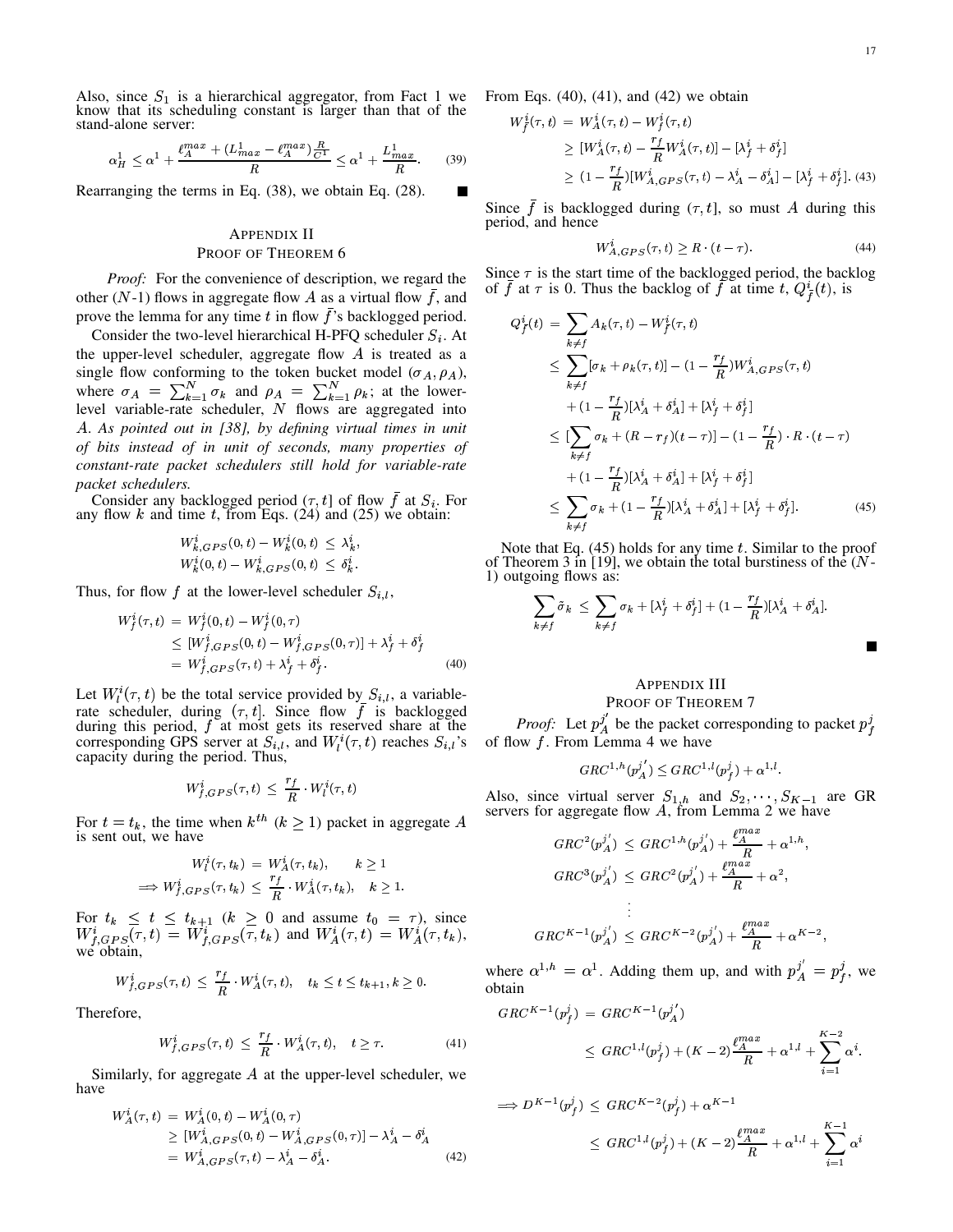

Fig. 10. Multiple Recursive Aggregation

Thus, from the definition of GR server, for flow  $f$ , the first  $(K -$ 1) servers can be viewed as a virtual GR server with scheduling<br>constant  $\alpha^* = (K - 2) \frac{\ell_A^{m a}^*}{R} + \alpha^{1,l} + \sum_{i=1}^{K-1} \alpha^i$ .<br>Then for the last hop, since  $S_K$  is also a GR server for flow

 $f$ , we have

$$
GRC^K(p_f^j) \leq GRC^{1,l}(p_f^j) + \alpha^* + \frac{\ell_f^{max}}{r_f}.
$$

Thus we obtain

$$
D^{K}(p_{f}^{j}) \leq GRC^{K}(p_{f}^{j}) + \alpha^{K}
$$
  
\n
$$
\leq GRC^{1,l}(p_{f}^{j}) + (K - 2)\frac{\ell_{A}^{max}}{R} + \alpha^{1,l} + \frac{\ell_{f}^{max}}{r_{f}} + \sum_{i=1}^{K} \alpha^{i}
$$
  
\n
$$
\implies d_{f}^{j} \leq D^{K}(p_{f}^{j}) - A^{1}(p_{f}^{j})
$$
  
\n
$$
\leq [GRC^{1,l}(p_{f}^{j}) - A^{1}(p_{f}^{j})] + (K - 2)\frac{\ell_{A}^{max}}{R}
$$
  
\n
$$
+ \alpha^{1,l} + \frac{\ell_{f}^{max}}{r_{f}} + \sum_{i=1}^{K} \alpha^{i}.
$$

# **APPENDIX IV** PROOF OF THEOREM 8

We first prove two lemmas, which consider two basic cases of multiple aggregations. One is pure recursive aggregation, as shown in Fig. 10, and the other is pure sequential aggregation as shown in Fig. 11.

*Lemma 5 (Recursive Aggregation):* Suppose flow  $f$  takes  $K$  hops of GR servers, and there are  $M$  aggregators along A hops of GK servers, and there are M aggregators atong<br>the path. Suppose all the aggregators are rate-controlled fair<br>aggregators. For each aggregator  $B_i$ , there is a corresponding<br>deaggregator  $E_i$  at a later hop,  $1 \le$ in Fig. 10), the e2e delay for packet  $p_f^j$ ,  $d_f^j$ , satisfies:

$$
i_{f}^{j} \leq [GRC^{1}(p_{f}^{j}) - A^{1}(p_{f}^{j})]
$$
  
+  $[K - 1 - (E_{1} - B_{1} - 1)] \frac{\ell_{f}^{max}}{r_{f}}$   
+  $\sum_{i=1}^{M-1} [(E_{i} - B_{i} - 1) - (E_{i+1} - B_{i+1} - 1)] \frac{\ell_{A_{i}}^{max}}{R_{i}}$   
+  $(E_{M} - B_{M} - 1) \frac{\ell_{AM}^{max}}{R_{M}} + \sum_{i=1}^{M} \frac{\ell_{A_{i}}^{max}}{R_{i}} + \sum_{n=1}^{K} \alpha^{n}.$  (46)

*Proof:* First, consider aggregate flow  $A_M$ . From Eq. (34) we know

$$
D^{E_M}(p_{A_{M-1}}^j) \leq GRC^{B_M}(p_{A_{M-1}}^j) + (E_M - B_M) \frac{\ell_{A_M}^{max}}{R_M} + \frac{\ell_{A_{M-1}}^{max}}{R_{M-1}} + \sum_{n=B_M}^{E_M} \alpha^n.
$$

Thus, for aggregate flow  $A_{M-1}$ , the set of nodes from  $B_M$ to  $E_M$  can be viewed as a virtual GR server with scheduling<br>constant  $\alpha^{B_M} = (E_M - B_M) \frac{t_{AM}^{max}}{R_M} + \frac{t_{AM-1}^{max}}{R_{M-1}} + \sum_{n=B_M}^{E_M} \alpha^n$ .<br>Then, recursively for aggregate flow  $A_i$  ( $M - 1 \ge i \ge 1$ ), we have

$$
D^{E_i}(p_{A_{i-1}}^j)
$$
  
\n
$$
\leq GRC^{B_i}(p_{A_{i-1}}^j) + [E_i - B_i - (E_{i+1} - B_{i+1})] \frac{\ell_{A_i}^{max}}{R_i}
$$
  
\n
$$
+ \frac{\ell_{A_{i-1}}^{max}}{R_{i-1}} + \sum_{n=B_i}^{B_{i+1}-1} \alpha^n + \sum_{n=E_{i+1}+1}^{E_i} \alpha^n + \alpha^{B_{i+1}}.
$$

Thus for aggregate flow  $A_{i-1}$   $(M - 1 \ge i \ge 1)$ , the set of nodes from  $B_i$  to  $E_i$  can be viewed as a virtual GR server with scheduling constant

$$
\alpha^{B_i} = [E_i - B_i - (E_{i+1} - B_{i+1})] \frac{\ell_{A_i}^{max}}{R_i} + \frac{\ell_{A_{i-1}}^{max}}{R_{i-1}} + \sum_{n=B_i}^{B_{i+1}-1} \alpha^n + \sum_{n=B_{i+1}+1}^{E_i} \alpha^n + \alpha^{B_{i+1}}.
$$

Here we define  $A_0 = f$  and  $R_0 = r_f$ .

Since  $S_1$  and  $S_K$  are GR servers for flow f, from Theorem 3, we have

$$
D^{K}(p_f^j) \leq GRC^{1}(p_f^j) + [K - 1 - (E_1 - B_1)] \frac{\ell_f^{max}}{r_f}
$$
  
+ 
$$
\sum_{n=1}^{B_1 - 1} \alpha^{n} + \sum_{n=E_1 + 1}^{K} \alpha^{n} + \alpha^{B_1}.
$$

Thus, by replacing  $\alpha^{B_i} (1 \leq i \leq M)$  recursively, we obtain

$$
D^{K}(p_{f}^{j}) \leq GRC^{1}(p_{f}^{j}) + [K - 1 - (E_{1} - B_{1})] \frac{\ell_{f}^{max}}{r_{f}}
$$
  
+ 
$$
\sum_{n=1}^{B_{1}-1} \alpha^{n} + \sum_{n=E_{1}+1}^{K} \alpha^{n}
$$
  
+ 
$$
[E_{1} - B_{1} - (E_{2} - B_{2})] \frac{\ell_{A_{1}}^{max}}{R_{1}} + \frac{\ell_{f}^{max}}{r_{f}}
$$
  
+ 
$$
\sum_{n=B_{1}}^{B_{2}-1} \alpha^{n} + \sum_{n=E_{2}+1}^{E_{1}} \alpha^{n}
$$
  
+ 
$$
[E_{M-1} - B_{M-1} - (E_{M} - B_{M})] \frac{\ell_{A_{M-1}}^{max}}{R_{M-1}}
$$
  
+ 
$$
\frac{\ell_{A_{M-2}}^{max}}{R_{M-2}} + \sum_{n=B_{M-1}}^{B_{M-1}} \alpha^{n} + \sum_{n=E_{M}+1}^{E_{M-1}} \alpha^{n}
$$
  
+ 
$$
[E_{M} - B_{M}] \frac{\ell_{A_{M}}^{max}}{R_{M}} + \frac{\ell_{A_{M-1}}^{max}}{R_{M-1}} + \sum_{n=B_{M}}^{E_{M}} \alpha^{n}.
$$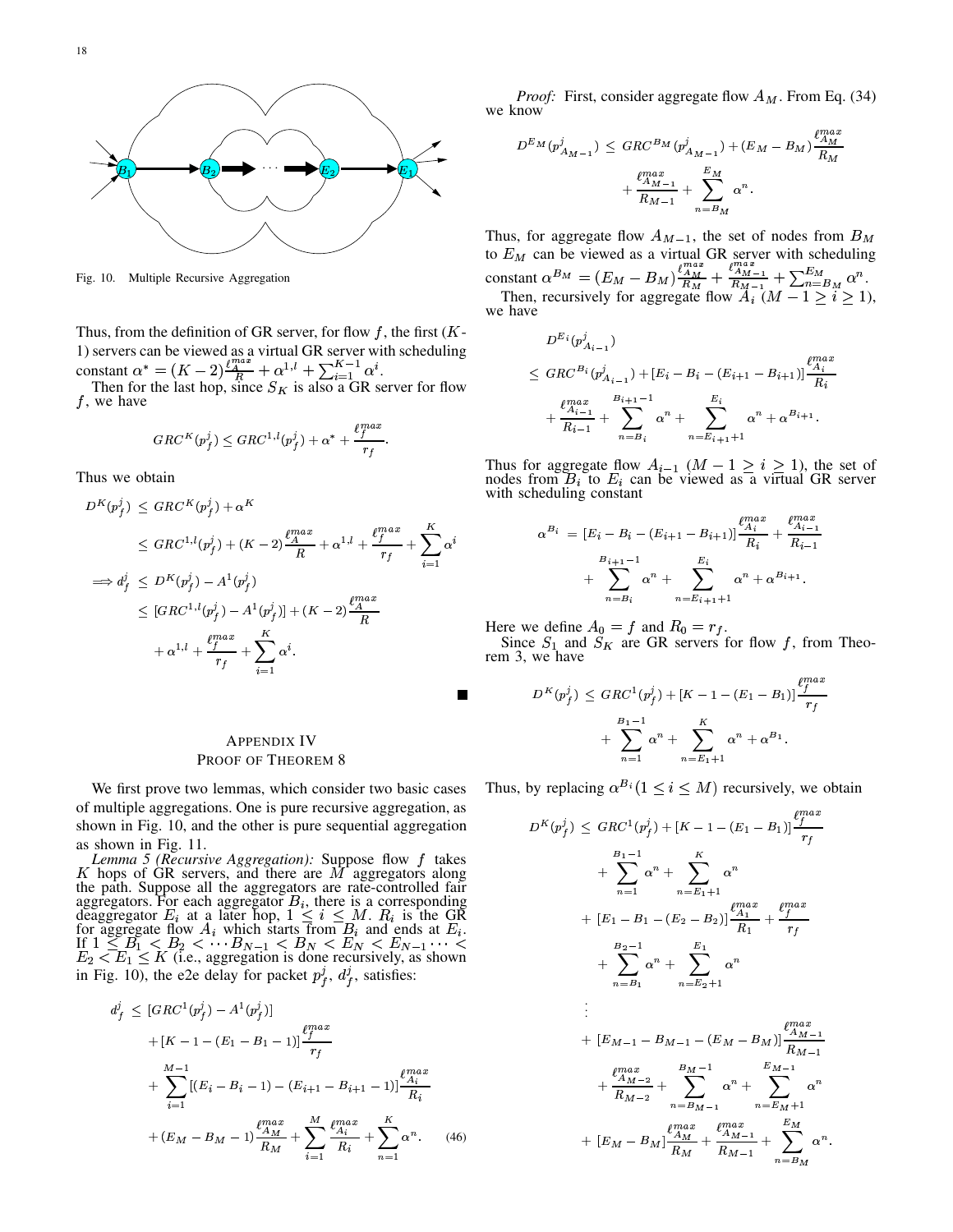

Fig. 11. Multiple Sequential Aggregation

Rearranging the terms, we obtain

$$
D^{K}(p_{f}^{j}) \leq GRC^{1}(p_{f}^{j}) + [K - 1 - (E_{1} - B_{1} - 1)] \frac{\mu_{f}^{max}}{r_{f}}
$$
  
+ 
$$
\sum_{i=1}^{M-1} [(E_{i} - B_{i} - 1) - (E_{i+1} - B_{i+1} - 1)] \frac{\mu_{Ai}^{max}}{R_{i}}
$$
  
+ 
$$
[E_{M} - B_{M} - 1] \frac{\mu_{AM}^{max}}{R_{M}} + \sum_{i=1}^{M} \frac{\mu_{Ai}^{max}}{R_{i}} + \sum_{n=1}^{K} \alpha^{n}
$$
  

$$
\implies d_{f}^{j} \leq [GRC^{1}(p_{f}^{j}) - A^{1}(p_{f}^{j})]
$$
  
+ 
$$
[K - 1 - (E_{1} - B_{1} - 1)] \frac{\mu_{I}^{max}}{r_{f}}
$$
  
+ 
$$
\sum_{i=1}^{M-1} [(E_{i} - B_{i} - 1) - (E_{i+1} - B_{i+1} - 1)] \frac{\mu_{Ai}^{max}}{R_{i}}
$$
  
+ 
$$
(E_{M} - B_{M} - 1) \frac{\mu_{A}^{max}}{R_{M}} + \sum_{i=1}^{M} \frac{\mu_{Ai}^{max}}{R_{i}} + \sum_{n=1}^{K} \alpha^{n}.
$$

Since  $B_i$  and  $E_i$  are, respectively, the aggregator and deaggregator for aggregate flow  $A_i$ , they schedule packets of aggregate flow  $A_{i-1}$ . Thus, the number of hops/servers that schedule packets of  $A_i$  is  $(E_i - B_i - 1) - (E_{i+1} - B_{i+1} - 1)$ for  $1 \le i \lt M$ , or  $E_i - B_i - 1$  for  $i = M$ . Thus, Eq. (46) can be rewritten as Eq. (36).

*Lemma 6 (Sequential Aggregation):* Suppose flow  $f$  takes  $K$  hops of GR servers, and there are  $M$  aggregators along the path. Suppose all the aggregators are rate-controlled fair die pain. Suppose an the aggregators are rate-controlled ran<br>aggregators. For each aggregator  $B_i$ , there is a corresponding<br>deaggregator  $E_i$  at a later hop,  $1 \le i \le M$ .  $R_i$  is the GR<br>for aggregate  $A_i$ , which starts fro the e2e delay bound for packet  $p_f^j$  is:

 $\overline{d}$ 

$$
\iint_{f}^{j} \leq [GRC^{1}(p_{f}^{j}) - A^{1}(p_{f}^{j})] \n+ [(K - 1) - \sum_{i=1}^{M} (E_{i} - B_{i} - 1)] \frac{\ell_{f}^{max}}{r_{f}} \n+ \sum_{i=1}^{M} (E_{i} - B_{i} - 1) \frac{\ell_{A_{i}}^{max}}{R_{i}} + \sum_{i=1}^{M} \frac{\ell_{A_{i}}^{max}}{R_{i}} + \sum_{n=1}^{K} \alpha^{n}.
$$
\n(47)

*Proof:* For each aggregate flow  $A_i$   $(1 \le i \le M)$ , from Eq.  $(34)$ , we have

$$
D^{E_i}(p_f^j)
$$
  
\n
$$
\leq GRC^{B_i}(p_{A_i}^j) + (E_i - B_i) \frac{\ell_{A_i}^{max}}{R_i} + \frac{\ell_f^{max}}{r_f} + \sum_{n=B_i}^{E_i} \alpha^n
$$

Thus for flow f, the set of nodes from  $B_i$  to  $E_i$  can be view as a virtual GR server with scheduling constant  $\alpha^{B_i} = (E_i - B_i) \frac{\ell_{A_i}^{max}}{R_i} + \frac{\ell_{I_i}^{max}}{r_f} + \sum_{n=B_i}^{E_i} \alpha^n$ . From Theorem 3, we obtain

$$
D^{K}(p_{f}^{j}) \leq GRC^{1}(p_{f}^{j}) + [K - 1 - \sum_{i=1}^{M} (E_{i} - B_{i})] \frac{\ell_{f}^{max}}{r_{f}}
$$
  
+ 
$$
\sum_{n=1}^{B_{1}-1} \alpha^{n} + \sum_{n=E_{M}+1}^{K} \alpha^{n} + \sum_{j=1}^{M-1} \sum_{n=E_{j}+1}^{B_{j+1}-1} \alpha^{n} + \sum_{i=1}^{M} \alpha^{B_{i}}
$$
  
= 
$$
GRC^{1}(p_{f}^{j}) + [K - 1 - \sum_{i=1}^{M} (E_{i} - B_{i})] \frac{\ell_{f}^{max}}{r_{f}} + \sum_{n=1}^{K} \alpha^{n}
$$
  
+ 
$$
\sum_{i=1}^{M} (E_{i} - B_{i}) \frac{\ell_{A_{i}}^{max}}{R_{i}} + \sum_{i=1}^{M} \frac{\ell_{f}^{max}}{r_{f}}
$$
  
= 
$$
GRC^{1}(p_{f}^{j}) + [(K - 1) - \sum_{i=1}^{M} (E_{i} - B_{i} - 1)] \frac{\ell_{f}^{max}}{r_{f}}
$$
  
+ 
$$
\sum_{i=1}^{M} (E_{i} - B_{i} - 1) \frac{\ell_{A_{i}}^{max}}{R_{i}} + \sum_{i=1}^{M} \frac{\ell_{A_{i}}^{max}}{R_{i}} + \sum_{n=1}^{K} \alpha^{n}.
$$
  
Since 
$$
B_{i}
$$
 and 
$$
F_{i}
$$
 are respectively the

Since  $B_i$  and  $E_i$  are, respectively, the aggregator and deaggregator for aggregate flow  $A_i$ , they schedule packets of flow f. Thus, the number of hops that schedule packets of  $A_i$ is  $E_i - B_i - 1$   $(1 \le i \le M)$ . Thus, Eq. (47) can be rewritten as Eq. (36).

With these two lemmas, we can now prove Theorem 8.

*Proof:* The idea is to prove by induction on the levels of aggregation. Lemmas 5 and 6 have proved the basic cases for the theorem. We use them as two basic building blocks. We only need to show that if all the component regions of the e2e path satisfy the theorem, the whole aggregation region built based on these component regions satisfies the theorem as well. Again, we consider two cases:

## Case 1: Recursive aggregation

Suppose flow f takes K hops of GR servers. Along the path,<br>there is an aggregation region from  $B_1$  to  $E_1$  for aggregate<br>flow  $A_1$  with guaranteed rate  $R_1$ . This aggregation region<br>contains another one from  $B_2$  an

$$
\begin{array}{llll} D^{E_{2}}(p_{A_{1}}^{j}) & \leq & {GRC}^{B_{2}}(p_{A_{1}}^{j}) + \displaystyle\sum_{k=B_{2}+1}^{E_{2}} \frac{\ell_{A_{k}}^{max}}{\hat{R}_{k}} \\ & & + \displaystyle\sum_{k=2}^{M} \frac{\ell_{A_{k}}^{max}}{R_{k}} + \displaystyle\sum_{n=B_{2}}^{E_{2}} \alpha^{n}, \end{array}
$$

then the e2e delay  $d_f^j$  satisfies

$$
d_f^j \leq [GRC^1(p_f^j) - A^1(p_f^j)] + \sum_{i=2}^{K} \frac{\ell_{A_i}^{max}}{\hat{R}_i}
$$

$$
+ \sum_{i=1}^{M} \frac{\ell_{A_i}^{max}}{R_i} + \sum_{n=1}^{K} \alpha^n.
$$

Case 2: Sequential aggregation

Suppose flow  $f$  takes  $K$  hops of GR servers and there are M aggregation regions along the path, each between  $B_i$  and  $E_i$  ( $1 \le i \le M$ ). The guaranteed rate for aggregate flow  $A_i$  is  $R_i$ , which starts from router  $B_i$  and ends at router  $E_i$ . If  $1 \le B_1 < E_1 \le B_2 < E_2 \le \cdots \le B_M < E_M$